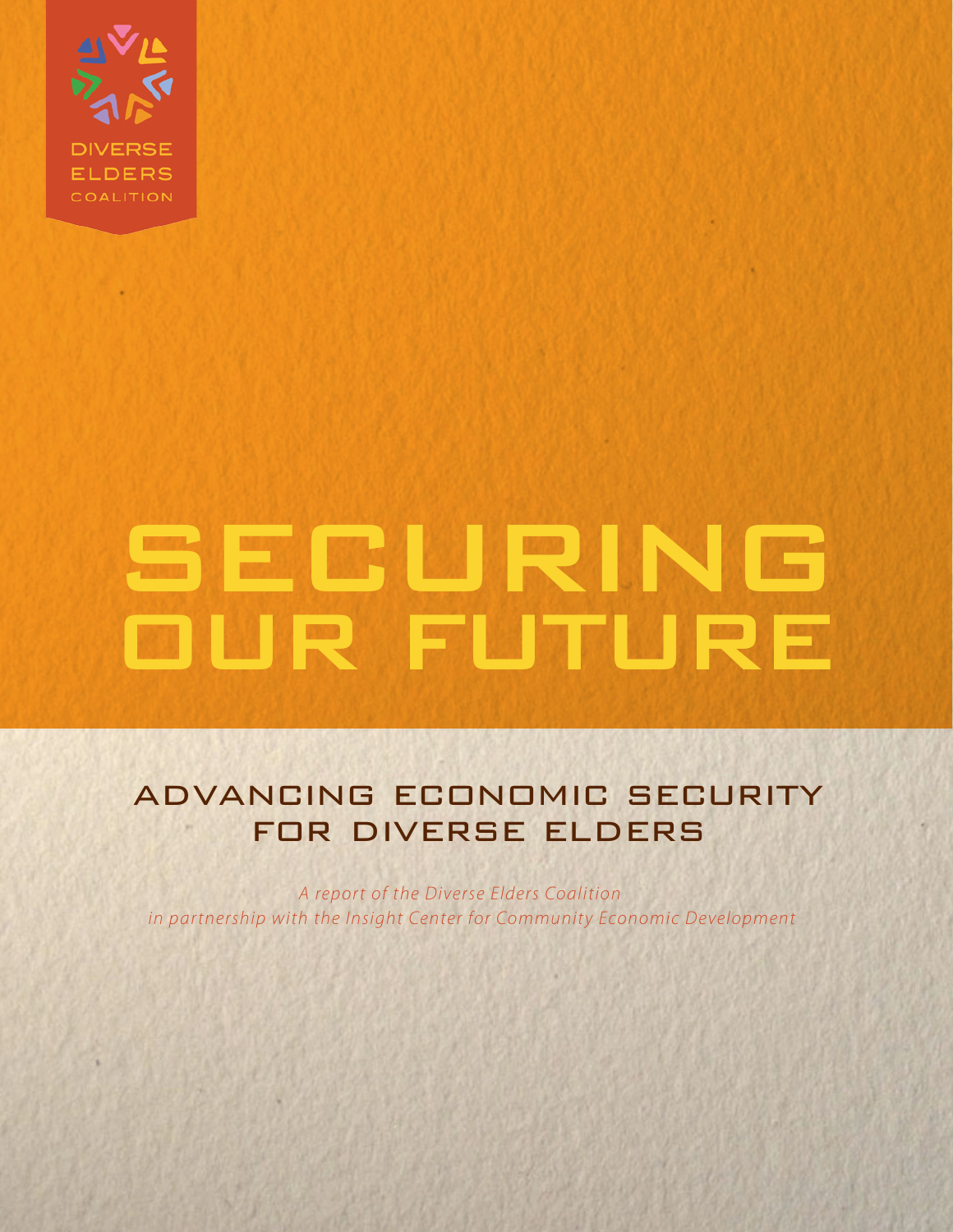# ABOUT THE DIVERSE ELDERS COALITION

Seven organizations formed the Diverse Elders Coalition (DEC) in 2010 in an effort to improve the quality of life for this country's racially and ethnically diverse older adults and LGBT elders. This unique and one-of-a-kind coalition promotes policy changes and programmatic solutions that respond to the needs of a significantly growing but often ignored population. DEC consists of:

Asociación Nacional Pro Personas Mayores (ANPPM) National Asian Pacific Center on Aging (NAPCA) National Caucus and Center on Black Aged, Inc. (NCBA) National Hispanic Council on Aging (NHCOA) National Indian Council on Aging (NICOA) Services and Advocacy for GLBT Elders (SAGE) Southeast Asia Resource Action Center (SEARAC)

For more information, visit www.diverseelders.org.

# ABOUT THE INSIGHT CENTER FOR COMMUNITY ECONOMIC DEVELOPMENT

The DEC contracted with The Insight Center to write this report. The Insight Center for Community Economic Development, formerly the National Economic Development and Law Center (NEDLC), is a national research, consulting and legal organization dedicated to building economic health in disenfranchised communities. The Insight Center's multidisciplinary approach utilizes a wide array of community economic development strategies including promoting industry-focused workforce development, building individual and community assets, establishing the link between early care and education and economic development, and advocating for the adoption of the Self-Sufficiency Standard as a measurement of wage adequacy and as an alternative to the Federal Poverty Line. Susan E. Smith was the lead author, with research and writing assistance by Anne Price and Eric Gerard Parsons, and design assistance by Esther Polk.

For more information, visit www.insightcced.org.

# ACKNOWLEDGMENTS

This report was made possible through a grant from The Atlantic Philanthropies. The DEC would especially like to thank Stacey Easterling, Programme Executive at The Atlantic Philanthropies, for her support and encouragement. This paper was published in July 2012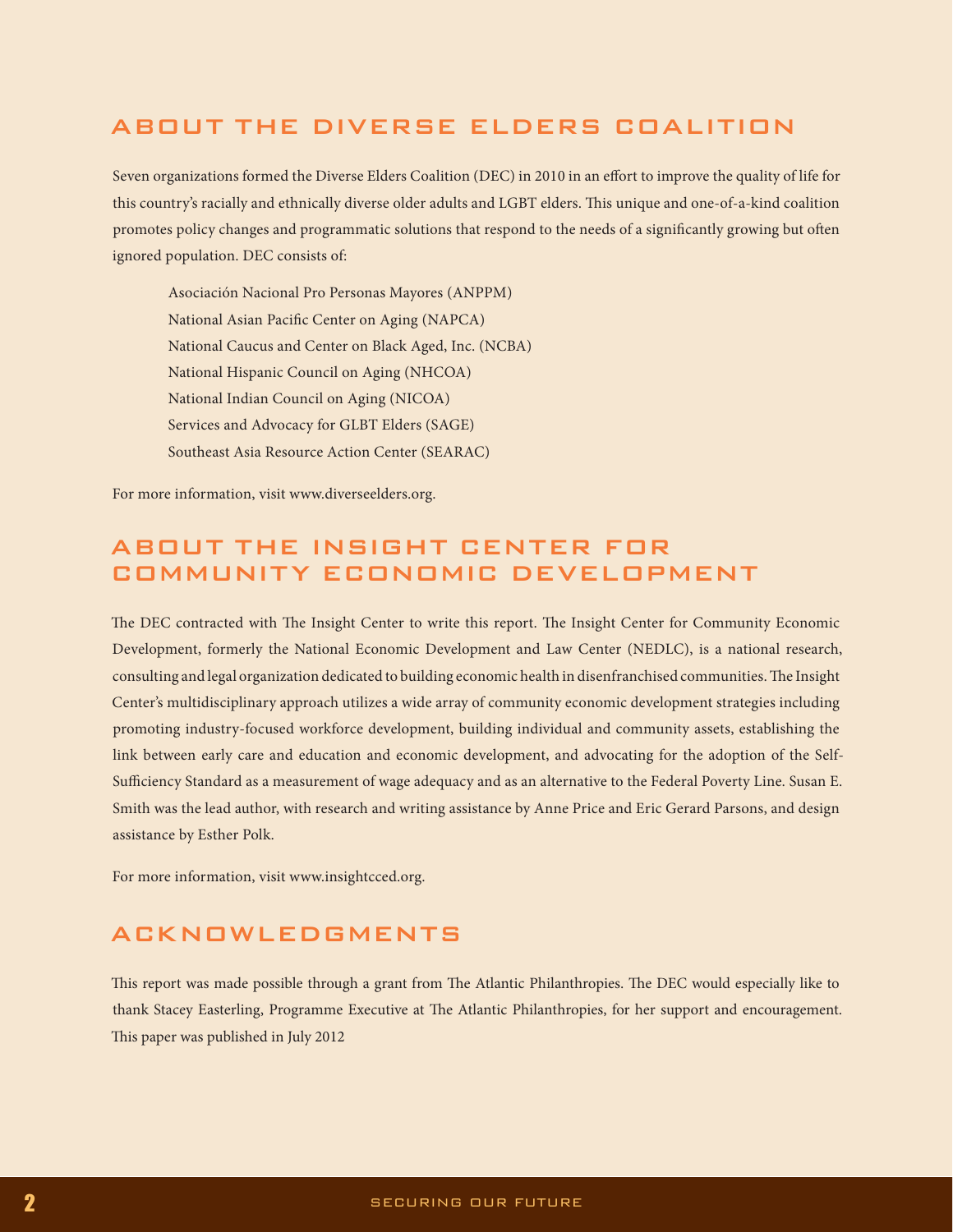# TABLE OF CONTENTS

| Raise the Minimum Benefit in the SNAP Program for Elders and Increase Access 14       |  |
|---------------------------------------------------------------------------------------|--|
|                                                                                       |  |
|                                                                                       |  |
|                                                                                       |  |
|                                                                                       |  |
| Grow Programs that Capitalize on the Skills and Strengths of Older Adults 16          |  |
| Build Capacity of Minority-AI/AN- and LGBT-Led Organizations                          |  |
|                                                                                       |  |
| Expand Holistic Economic Case Management to Organizations Mostly Serving              |  |
|                                                                                       |  |
| Create Affordable, Linguistically & Culturally Appropriate Older Adults Housing 17,18 |  |
|                                                                                       |  |
|                                                                                       |  |
|                                                                                       |  |
|                                                                                       |  |
|                                                                                       |  |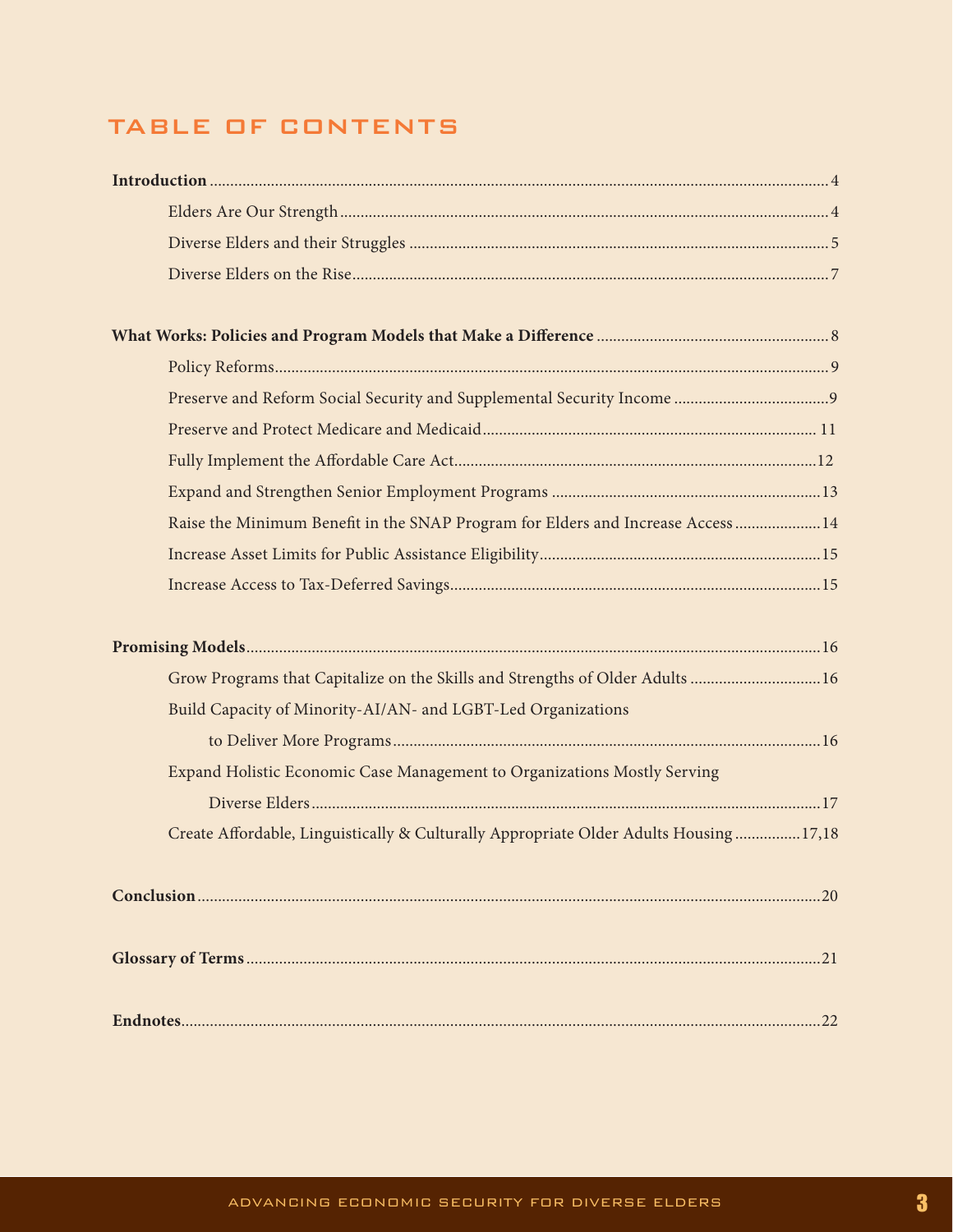# ELDERS ARE OUR STRENGTH

The United States is growing both older and more diverse. Diverse elders (see text box for definition) bring expertise, wisdom, experience, language, cultural and institutional knowledge, and countless other contributions to their own communities and to the nation as a whole. The more the talents of all communities are cultivated—regardless of age, race, gender, ethnicity, sexual orientation or gender identity—the stronger we are as a nation.

As a more diverse and burgeoning segment of society, older adults contribute to the economic, political and cultural landscape of our country. Diverse older adults are (or once were) entrepreneurs, teachers, farm workers, doctors, municipal workers, engineers, civil servants, factory workers, corporate and government leaders, nonprofit workers, attorneys, and manual

### A NOTE ON TERMINOLOGY

"Diverse elders" or "diverse older adults" in this report refer to the racial/ethnic populations represented by the Diverse Elders Coalition member organizations: African Americans, Asian American and Pacific Islanders, American Indians and Alaska Natives, Southeast Asians, Hispanic populations, and lesbian, gay, bisexual, and transgender older adults.

these elders negatively—as a burden and problem to be addressed, rather than as a resource to be honored and cultivated.

*"Elders are the backbone of Southeast Asian American communities. They are the glue holding families together, often raising grandchildren while their parents work. They are hard-working and entrepreneurial in spirit, feeding their families from gardens that they tend to themselves. Unafraid to speak out, Southeast Asian American elders are also civically engaged in their churches, temples, and communities. They pass on histories that would otherwise be forgotten and through these stories, they teach younger generations about resilience."* 

- Doua Thor, Executive Director, Southeast Asia Resource Action Center

laborers. These are the older persons who worked in our factories, picked our food, served in our military, and helped rebuild the American infrastructure. Today, many diverse older adults volunteer at their places of worship, tutoring the underprivileged, providing daycare services, and running food pantries. Some care for grandchildren who might otherwise end up in the foster care system. Others serve as the financial anchor of their family. Yet, despite these many contributions, mainstream society often views

Regardless of perception, ethnicity, heritage, culture, gender, sexual orientation, or gender identity, older adults want to live their later years with dignity through economic security, access to needed health services, decent housing, and freedom from ageism. Many want to remain active in society: participating in the creation and implementation of policy; volunteering in positions appropriate to their time and interests; and forming movements or associations that serve the country at large.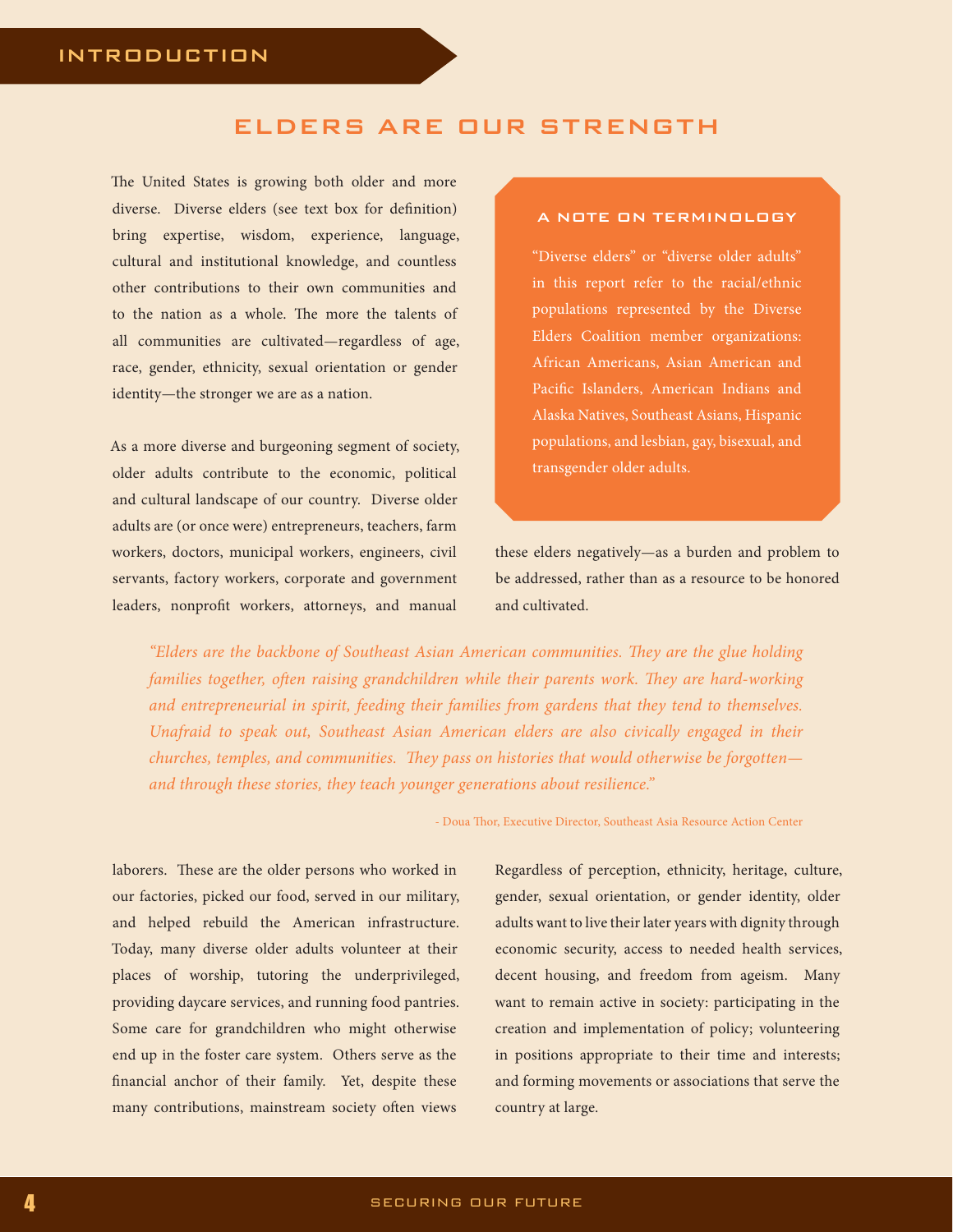# DIVERSE ELDERS AND THEIR STRUGGLES

Large numbers of diverse elders face financial difficulty. In part, the causes of this economic insecurity have roots in past discriminatory practices, when redlining, segregation, and labor market discrimination was the norm. For example, starting in the 1930s and carrying through World War II, the Federal Housing Authority (FHA) subsidized home mortgages to increase homeownership, but of the \$120 billion in new housing financed by the FHA and the Veterans Administration in its first 30 years, 98 percent went to white firsttime home purchasers.<sup>1</sup> While great strides have been made in recent years to protect against housing and employment discrimination, discrimination still persists, and elders often suffer the cumulative consequences of a lifetime of discriminatory practices. While the experiences of different groups of diverse elders have some commonalities, American Indian

more than 390 treaties. These binding treaties put an end to fighting and resulted in lands "reserved" for tribes, but they also led to the involuntary relocation of American Indian people, whose livelihood depended on East Coast ecology. 3 Furthermore, the United States government held the underlying fee title to many tribal lands.4 While the original intention was for the United States to be a guardian, or "trustee," loss of ownership and control of land has been a detriment to economic development in Indian country.

Today, more than 500 tribal governments are recognized by the United States government, with the Cherokee Nation having the largest membership.<sup>5</sup> Each tribal government has its own form of selfgovernance. Seventy-eight percent of AI/AN people live off-reservation and 22% live on reservations,

*"American Indians and Alaska Natives are the first Americans. Our Elders share creation stories and Legends to pass from one generation to next generation. Knowing who you are and where you come from gives us the strength and motivation to live life as a part of a community--from the beginning of life to the end. Many of our communities may not always have monetary wealth or economic stability readily at our finger tips but we can laugh, sing, pray, and provide the love and care that connects one generation to the next. The wealth in Indian country is Kinship."* 

- Randella Bluehouse, Executive Director, National Indian Council on Aging

and Alaska Natives (AI/AN) possess a unique political status and history that have resulted in a very distinct set of challenges. Between 1887 and 1934, the U.S. Government seized 90 million acres, nearly two-thirds of all reservation lands, from Indian tribes without compensation and gave it to (mostly) white settlers.<sup>2</sup> With the relationship between the United States and Indian tribes set as one of a sovereign government to another sovereign government, the United States and Indian tribes ultimately negotiated, signed and ratified

according to the latest public figures.<sup>6</sup> Many have left reservations to seek economic opportunities elsewhere. Once an AI/AN leaves the tribe, however, they lose their political status and their tribes are no longer obligated to provide them with benefits. In theory (but not always practice), off-reservation AI/ANs are eligible for services administered by county and state governments.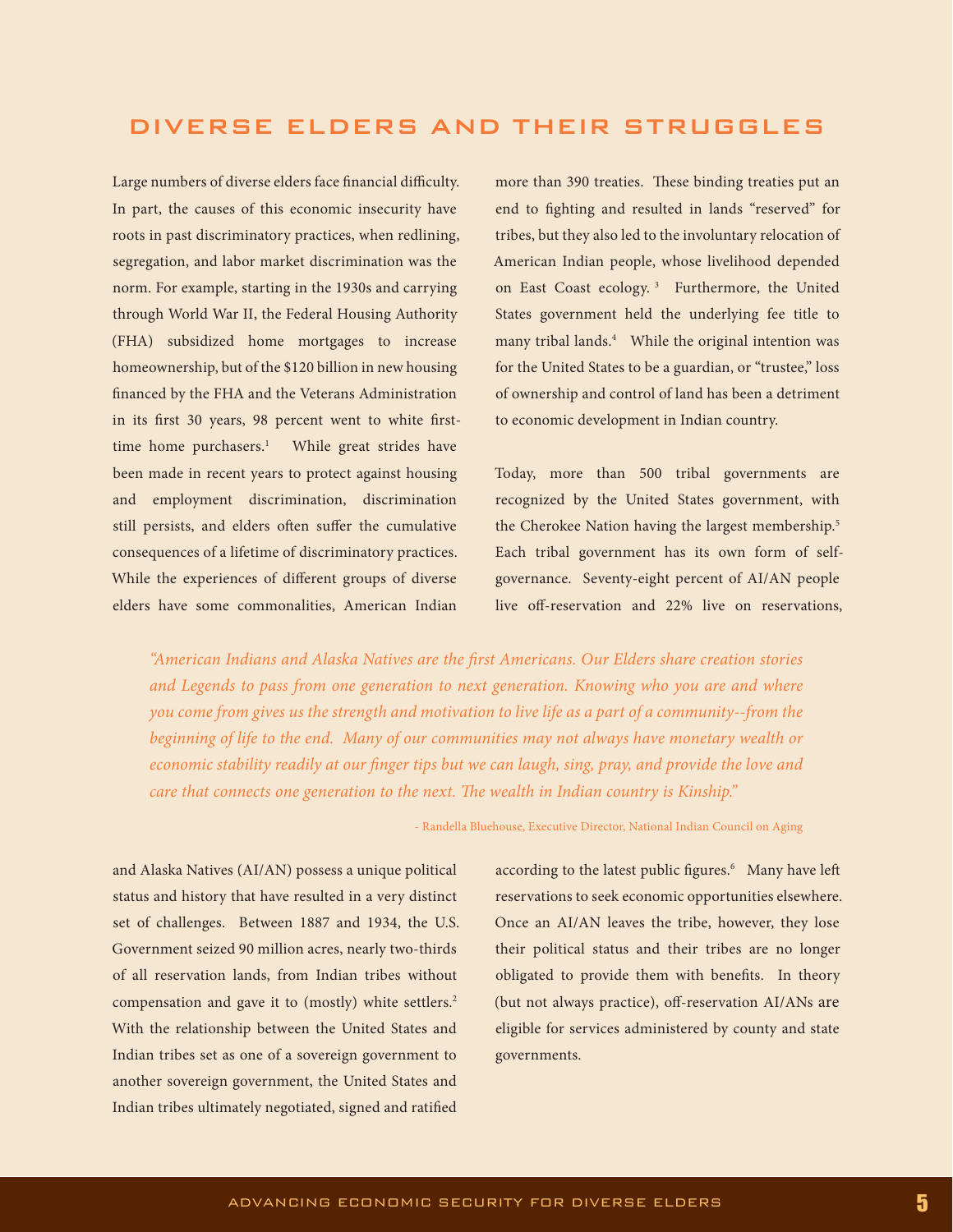*"Whether arriving as new immigrants, refugees, or relocating from U.S. territories in the Pacific Islands, Asian American and Pacific Islander older adults share common challenges with other diverse elder populations. The ability to overcome barriers and adapt to a new language, culture, social and economic system is evidence of AAPI and other diverse elder populations' strength, courage and determination. The wisdom and depth of experience of older adults enrich our communities and contribute to a better society."* 

- Christine Takada, President & CEO, National Asian Pacific Center on Aging

This unique historical, political, and economic context of AI/ANs has a direct bearing on the kinds of opportunities—and services—available to them throughout their lives. One key statistic highlights how these kinds of challenges have disproportionately affected the economic condition of AI/AN people: 28 percent of AI/AN populations were living in poverty as of 2010, almost twice that of the nation as a whole  $(15$  percent).  $7$ 

While their circumstances and histories are different, African American, Hispanic, Asian American and Pacific Islanders (AAPI), and lesbian, gay, bisexual and transgender (LGBT) elders also experience disproportionately higher poverty rates, as measured by the official Federal Poverty Thresholds (Thresholds).<sup>8</sup> Nearly 10 percent of AAPI elders have incomes below the Federal Poverty Thresholds<sup>9</sup>, and one-third of Hmong, one quarter of Cambodian, and 15 percent or more of Laotian, Korean, Vietnamese, and Samoan elders have incomes below the Thresholds, compared to 9 percent of all American elders and 7 percent of non-Hispanic white elders.<sup>10</sup> Similarly, while African American older adults make up only 9 percent of the elderly population, they represent 21 percent of the elderly population living below the Federal Poverty Thresholds. And one out of every six (18 percent) of older Hispanics live in poverty.<sup>11</sup> According to a more nuanced measure of economic well-being, the Senior Financial Stability Index<sup>12</sup>, 52 percent of African

American elders and 56 percent of Latino elders are "economically insecure," meaning they do not have adequate resources to maintain a secure standard of living for the remainder of their lives.

While there are no public data sources on elder LGBT poverty (a significant problem in and of itself), a study by the Center for Social Policy at the University of Massachusetts Boston found that 24 percent of lesbians and 15 percent of gay and bisexual men have incomes below the Federal Poverty Thresholds, compared to 19 percent and 13 percent of heterosexual women and men, respectively; this disparity is also shown to persist as LGBT people age.<sup>13</sup> LGBT elders of color, moreover, face the compounding effects of discrimination based on race, gender identity, and sexual orientation, all of which impact economic success.

Women, especially, are vulnerable during their retirement years. Unpaid caregiving, long considered "women's work," can jeopardize a woman's potential for economic security. Women constitute 75 percent of all older Americans who fall below the official poverty line. Older Latinas face the highest elder poverty rates (43.1 percent), followed by older African American women (34.7 percent).<sup>14</sup> Lesbian couples also face higher poverty rates than their gay male counterparts, and much higher rates than their heterosexual counterparts.15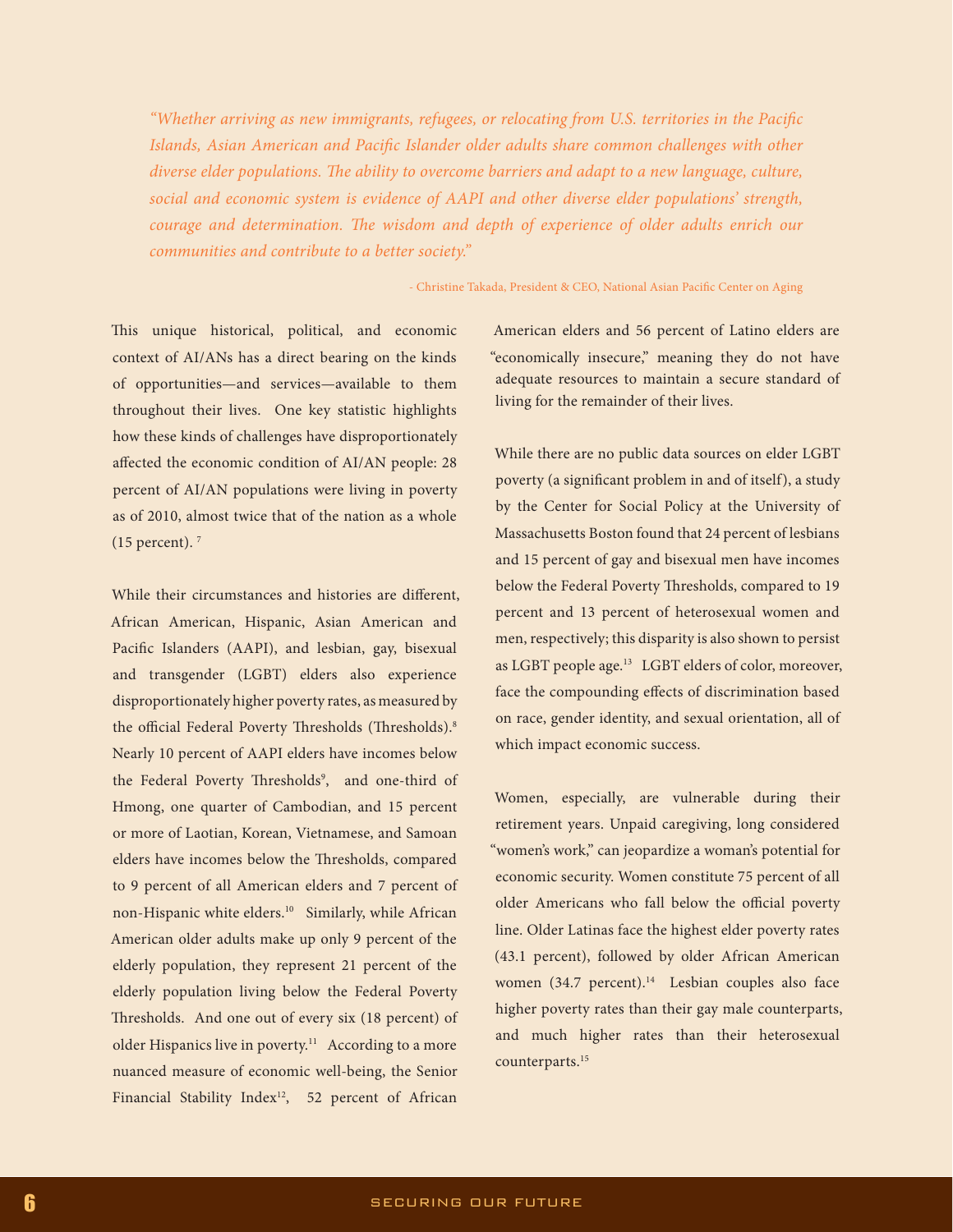# DIVERSE ELDERS ON THE RISE

The elder population is growing exponentially, and becoming increasingly diverse. In the coming years, older adults will shift the balance of population majorities and minorities, altering demographics for years to come. The number of people age 65 and older is expected to double over the next 30 years. By 2050, it is expected to reach 80 million people. **Today, one in five older adults is Latino or non-White. By 2030, this number is projected to be almost one in three.** Over the next 40 years, AAPI elders will have the largest relative population growth among all elders. And, LGBT baby boomers now reaching retirement age are the first "out" generation of elders in our history. By 2030, the number of LGBT older adults will double to more than 4 million.<sup>16</sup>

**Given these changing demographics and the baby boomer explosion, the cost to the nation of not addressing the economic condition of diverse older adults may in the end be higher than it would to actually address this issue in some way.** For example, in the healthcare arena, uninsured or under-insured older adults more frequently visit the emergency room, driving up healthcare costs for everyone. Without community supports to help older adults transition from the hospital back into communities, more elders end up re-hospitalized.

Demographics, of course, can also influence votes. If mobilized in communities across America, older adults and diverse elders in particular have the potential to shift the balance of political power in the United States to protect, expand, and increase access to public policies that directly affect their economic well-being: Social Security, Supplemental Security Income, Medicare, Medicaid, Affordable Care Act, Supplemental Nutrition Assistance Program, Senior Community Service Employment Program, and other critical programs.

#### PROGRAM SPOTLIGHT:

## NHCOA'S EMPOWERMENT AND CIVIC ENGAGEMENT TRAINING

The National Hispanic Council on Aging's (NHCOA) Empowerment and Civic Engagement Training (ECET) helps Hispanic older adults, their families, caregivers, and grassroots leaders become their own best advocates for policies and programs that impact their lives. The Hispanic community cherishes older adults, and ECET demystifies public policy advocacy by building on the power and strength of Hispanic older adults' collective voice and wisdom.

The ECET's customized curriculum is designed to inspire, motivate, and provide participants with the tools needed to advocate for policies that advance economic security, health, housing, and leadership development in Hispanic communities across the country. Over the years, NHCOA has trained hundreds of Latino seniors and community members, including grassroots leaders, who are currently leveraging improve the lives of Hispanic older adults, their families, and caregivers. In the words of one participant, Maria Teresa Guzman: "[NHCOA is] multiplying leadership through us. If these thirty some people trained today can reach at least two people, in one or two weeks we will others and we will multiply again, and so forth."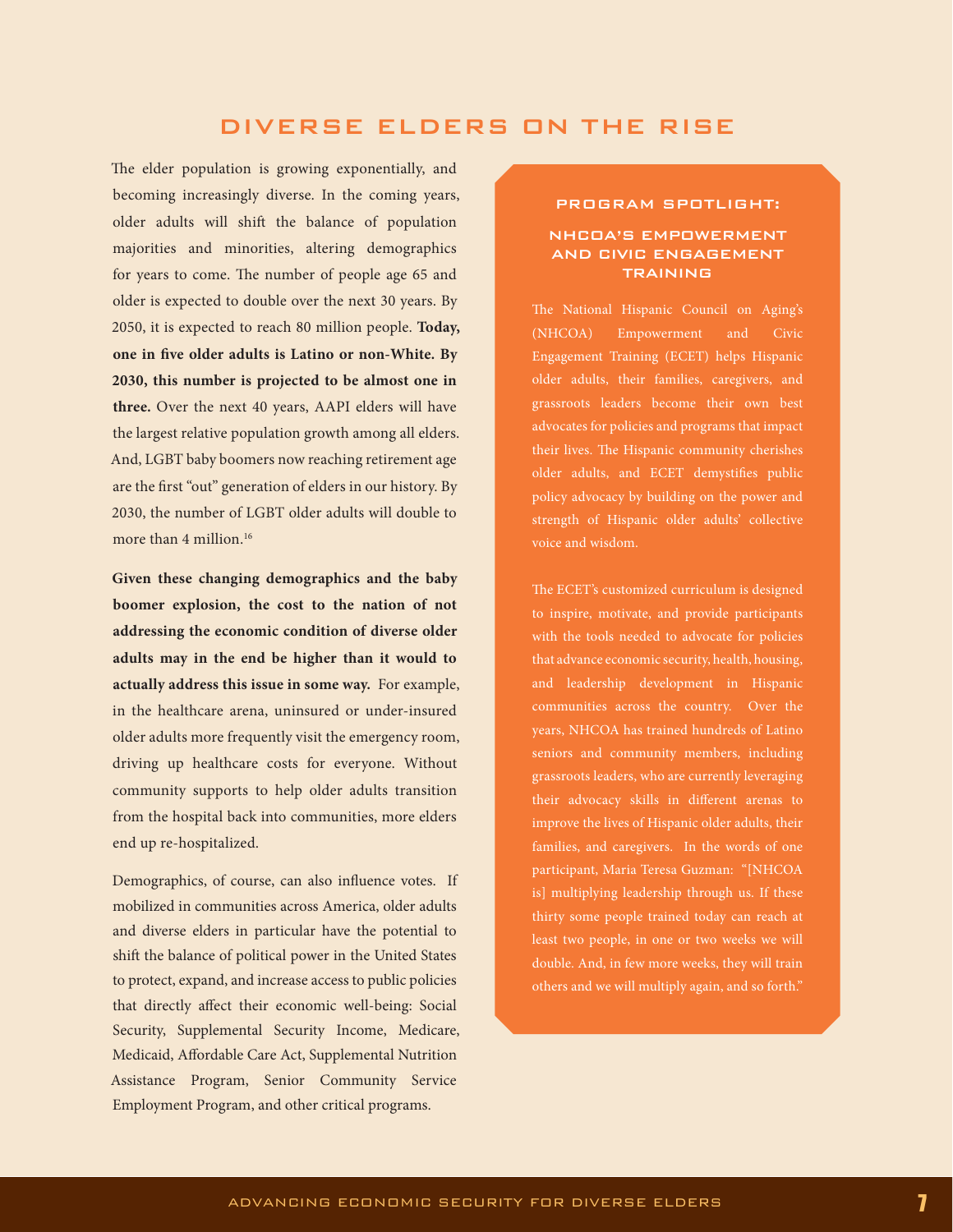All of this calls for an urgent re-evaluation of the priorities of public policy, government spending, philanthropic initiatives, and how society views elders. The task we face today is how to rethink policies to create new opportunities for diverse communities to achieve greater economic security, fairness and equity. Doing so requires a multifaceted approach with both short- and long-term policy goals, and an unprecedented level of energy, focus, and political mobilization among diverse older adults, and the communities that care for and about them.

This report describes a number of policy and program reforms that, taken as a whole, would significantly improve the economic well-being of elders across the lines of race, ethnicity, sexual orientation, and gender identity.

In the short-term, the priority should be to preserve critical programs such as Social Security and Medicare that have been proven to work; in the long-term, the focus should be on expanding access and enrollment to these kinds of programs and others, so that more diverse elders can benefit.

 The recommendations are divided into two sections: the first section focuses on important policy reforms; the second section focuses on successful models for replication, as well as improvements needed to make existing programs more accessible for diverse communities.

# PROGRAM SPOTLIGHT: NAHE'S EMPLOYMENT PROGRAM

Association for Hispanic Elderly (NAHE) has been at the forefront in providing job opportunities for older workers. With a special focus on diversity in the workforce, NAHE has provided over 55,000 jobs to Hispanics and other low-income older workers in 12 states and the District of Columbia. NAHE's primary goal is to help provide job opportunities for mature workers–respecting the experience, knowledge, dependability and dignity that each older worker brings to their job. NAHE's older worker employment program can be summarized in a simple Spanish phrase: "No quiero que me den, sino quiero que me pongan donde hay"..."I don't want to be given a hand out. I want to be in a place where I have the opportunity...".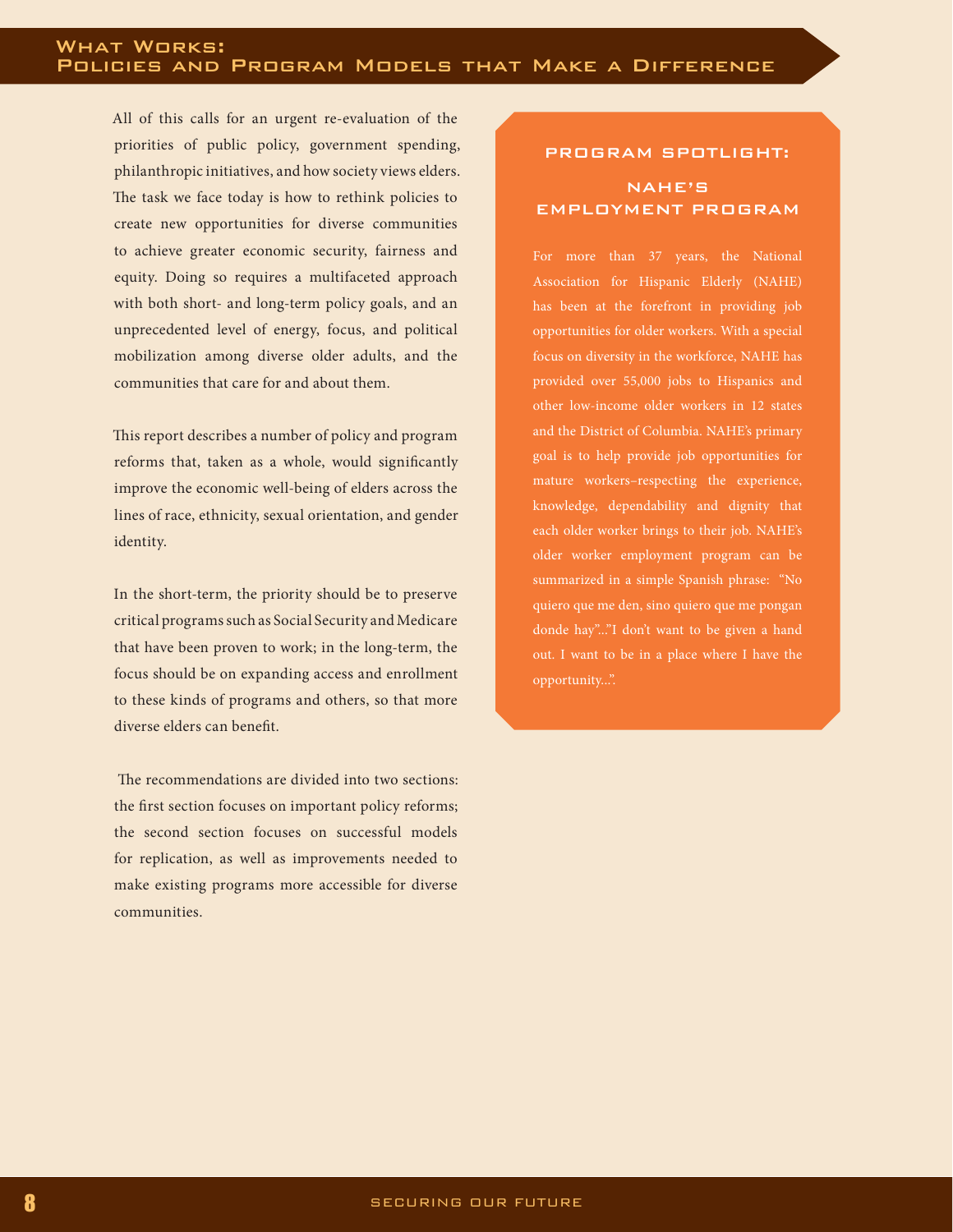# POLICY REFORMS PRESERVE AND REFORM SOCIAL SECURITY AND SUPPLEMENTAL SECURITY INCOME

As the foundation of economic security for generations of elders, Social Security lifts millions of elders out of poverty and prevents millions more from falling into poverty. Without Social Security, according to one study, 45 percent of all Americans aged 65 or older would have been living on incomes below the Federal Poverty Thresholds in 2008.<sup>17</sup> And yet, policymakers are now considering cuts to Social Security, a prospect that not too long ago would have been considered politically unthinkable.

**We must not only preserve the current Social Security system in the short-term, but in the longterm, we must also make it more inclusive (e.g. of same-sex partners, non-married partners, etc).** 

Diverse elders are disproportionately dependent on Social Security and Supplemental Security Income (SSI) to make ends meet. And yet, certain populations have historically been, and continue to be, excluded due to restrictions on eligibility. At the same time, other groups receive less than they otherwise would be entitled due to traditional definitions of marriage, workers being paid off the books, or other causes.

Below are some of the most important changes necessary to improve Social Security for diverse communities in the long run:

- Broaden the concept of "family" from the nuclear version of husband, wife, and children to account for broader types of household arrangements: specifically, same-sex couples and heterosexual couples who are not married. Policymakers should also extend spousal benefits, survivor benefits, and the one-time death benefit to include same-sex partners of LGBT elders.
- Provide an enhanced minimum benefit for **low-wage workers.** This "special minimum benefit" would provide full career (30-year) minimum wage workers a benefit of no less than 125 percent of the Federal Poverty Guidelines.<sup>18</sup>
- **Finalize the Consumer Price Index for the Elderly19 and use it to calculate Social Security's cost of living adjustment.** Social Security's cost of living adjustments are used to make benefits match inflation. However, the way the cost of living adjustment is currently calculated does not accurately reflect elders' expenses. A Consumer Price Index for the Elderly would increase Social Security benefits to match rising costs of the goods elders buy the most, such as prescription medication and health care.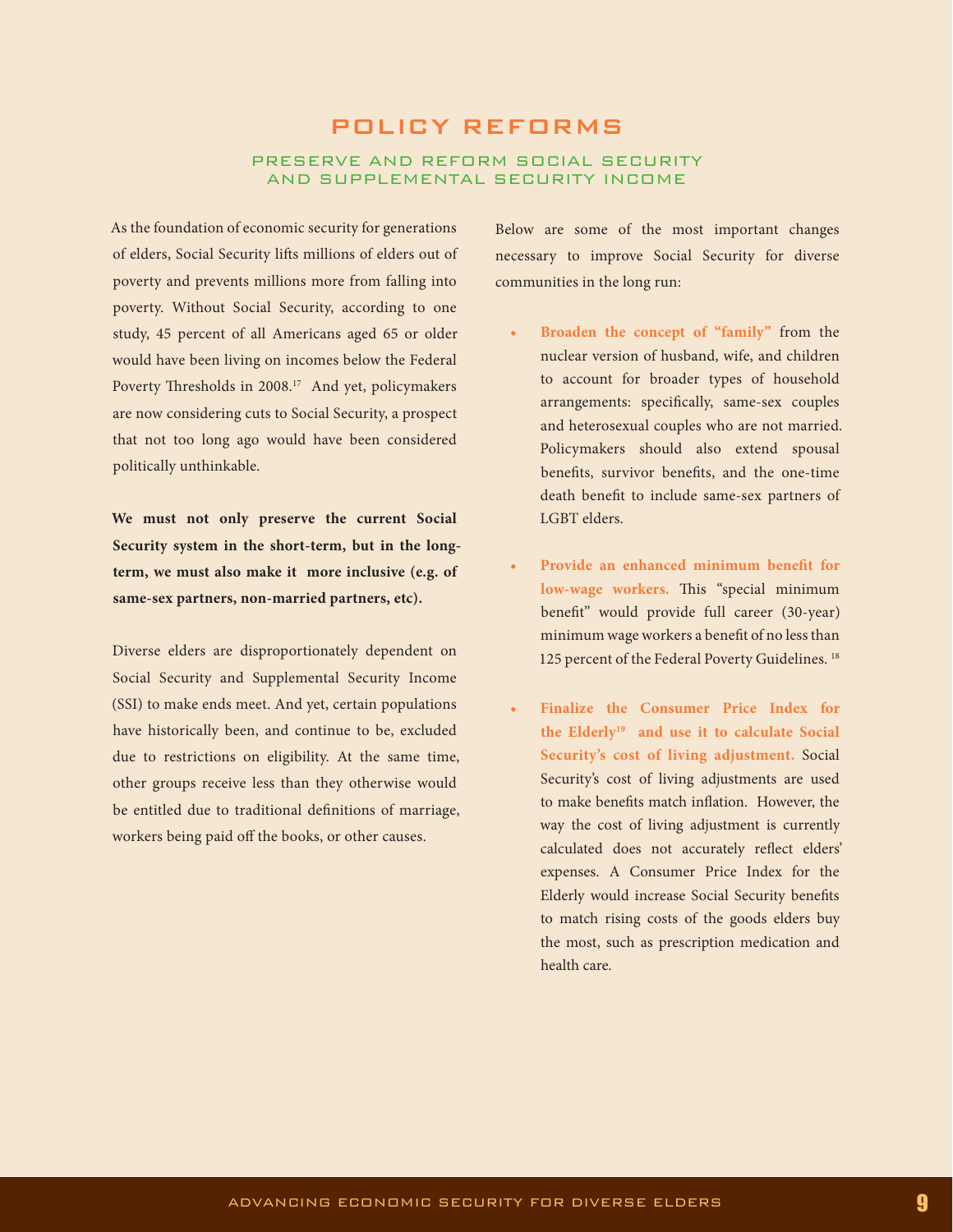- **Improve enforcement of employee versus independent contractor labor classifications.** Janitors, maintenance workers, construction workers, truck drivers, domestic care workers, and other low-wage workers are often misclassified by their employers as independent contractors so that the employer does not have to pay minimum wage, overtime, or Social Security payroll taxes. Immigrants and people of color disproportionately hold these kinds of jobs and, therefore, not only get paid less than they otherwise would, but they also end up receiving less in Social Security.
- Provide a caregiver's Social Security credit for those caring for dependent relatives. For example, caregivers could receive the amount of Social Security benefit equivalent to what they would have been allocated if they were actually compensated during their years of caregiving. 20
- **• Provide paid family leave through Social Security.** The United States is the only developed country that does not require that workers have access to paid leave for the birth of a child or to care for a seriously ill family member. This proposal would enable workers to access Social Security disability benefits so they have income when they need leave from work due to the birth of a child or a serious illness.<sup>21</sup> Such a proposal would enable more people to care for elderly family members.

## POLICY SPOTLIGHT:

## **SUPPLEMENTAL** SECURITY INCOME

For many low-income, elderly and/or disabled Southeast Asian American refugees, Supplemental Security Income (SSI) is a critical program. With payments of \$698 a month for individuals and \$1,048 for couples in 2012, SSI provides a bare minimum income for basic necessities for individuals unable to work due to age and/or disability.

Many Southeast Asian American refugee elders who depend on SSI are veterans who fought alongside American troops in Southeast Asia during the Vietnam War. In the aftermath of the war, they were forced to flee from their homelands in fear of persecution because of their allegiance to the U.S.

Under welfare reform in 1996, refugees and humanitarian immigrants must naturalize within seven years of arriving in the United States to remain eligible for SSI. However, many refugee elders struggle to naturalize within this time due to numerous barriers, including:

- • difficulty in learning or retaining age, disability, or educational background
- medical circumstances, such as Post-Traumatic Stress Disorder, from the war experience
- financial cost of naturalization
- lack of accessible resources
- language barriers

refugees to continue to receive SSI benefits after the seven-year deadline. These extensions expired on September 30, 2011 and as a result, many low-income Southeast Asian American refugee elders are now at risk of destitution. A long-term solution is needed to address the seven-year cut off of SSI, including more vigorous support and resources for elders seeking to naturalize, and ultimately, the delinking of naturalization from SSI eligibility for this population.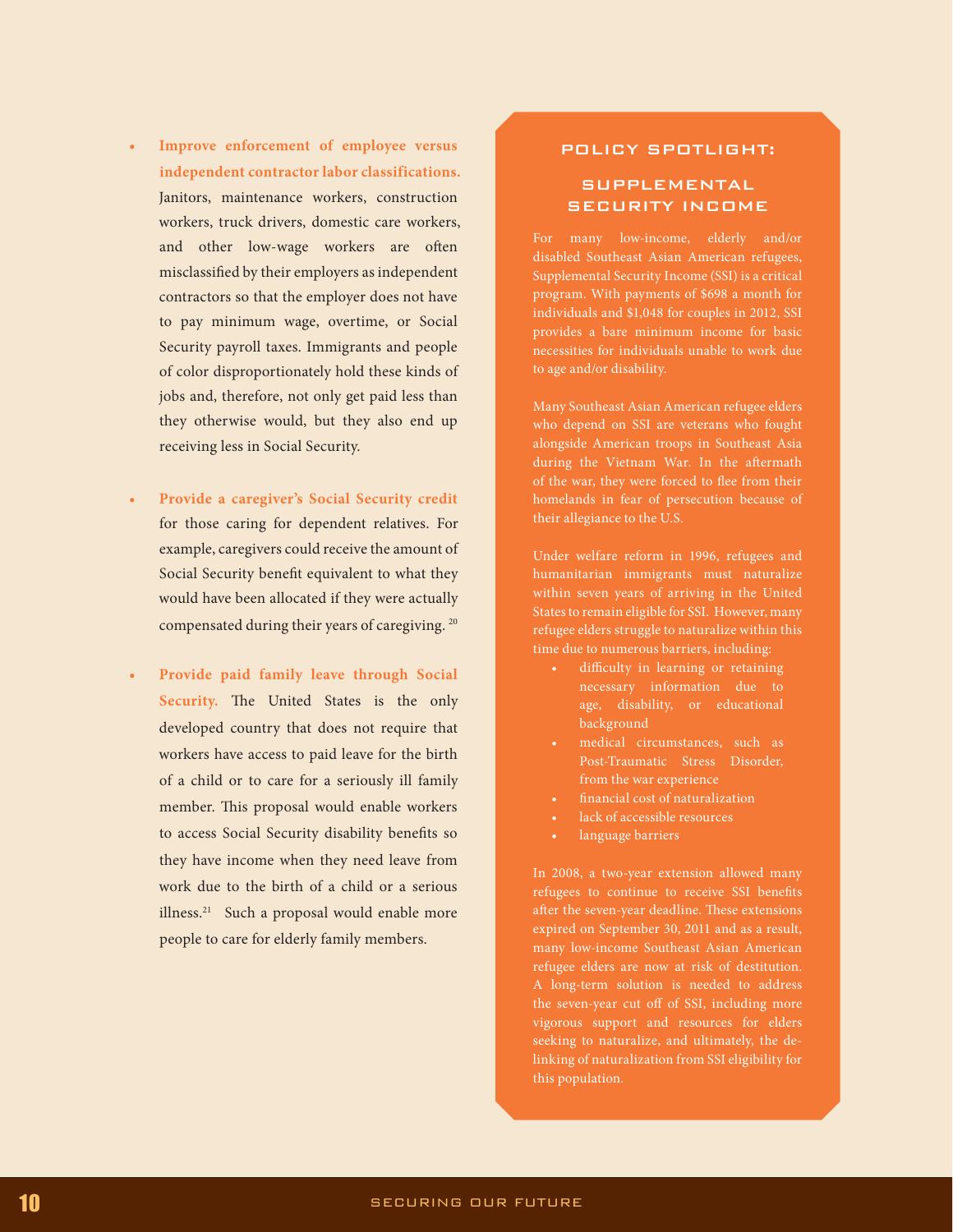**• Delink citizenship from eligibility for Supplemental Security Income.** SSI is a federal income supplement program to help the aged, blind, and disabled who have little or no income by providing cash to meet basic needs. It is available to citizens and historically was available to unnaturalized refugees and asylees, until welfare reform was enacted in 1996. Now, refugees and asylees are only eligible for seven years. Though many refugees do naturalize within that time, a small segment are unable to for reasons of age, infirmity, or disability.

**Policymakers must take reasonable steps to not only keep the Social Security Fund solvent but to also pay for the program improvements discussed above in a way that does not penalize low-income people.**

**• Remove the payroll tax cap, or raise it to cover 90% of wages from the current \$110,100 to \$180,000.** This would cause those making above that amount to pay their fair share. The Social Security tax is capped now at 6.2 percent of \$110,100. In 1983, the ceiling was set so the Social Security payroll tax would apply to 90 percent of all wages covered by Social Security. Today, though, the Social Security payroll tax applies to only about 84 percent of total income. To go back to 90 percent, the ceiling on income subject to the Social Security tax would need to be raised to \$180,000. Doing so would keep Social Security fully solvent for more than the 26 years that the Social Security Trust Fund is projected to pay full benefits.<sup>22</sup>

# PRESERVE AND PROTECT MEDICARE AND MEDICAID

## MEDICARE

Cuts to Medicare or Medicaid have a direct and disproportionate impact on diverse elders. Among those over age 55, 46 percent of Latinos are covered by Medicare, 43 percent of Asians, and 52 percent of African Americans. For all races, those not solely receiving Medicare coverage receive health insurance through a variety of other providers: military heath care, Medicaid and private insurance, Medicare and private insurance, or Medicaid and Medicare. Preservation of Medicare and Medicaid is critically important to the health and economic well-being of diverse elders.

## MEDICAID

As with Social Security, not all senior populations have equal access to important protections under Medicaid. For example, same-sex couples in most states are excluded from "spousal impoverishment" protections.23 Medicaid, the single largest payer of long-term care in the U.S., requires an individual to spend down all of his/her assets in order to become eligible for long-term care coverage. For married heterosexual couples, however, Medicaid has exemptions to avoid forcing a healthy spouse to give up all resources, and live in poverty, in order to qualify a spouse for long-term care. Unfortunately, these spousal impoverishment protections do not apply to same-sex domestic partners. While the Obama Administration recently notified states that they are allowed to correct these inequities, *further action should be taken to require states to extend spousal impoverishment protections to same-sex couples. 24*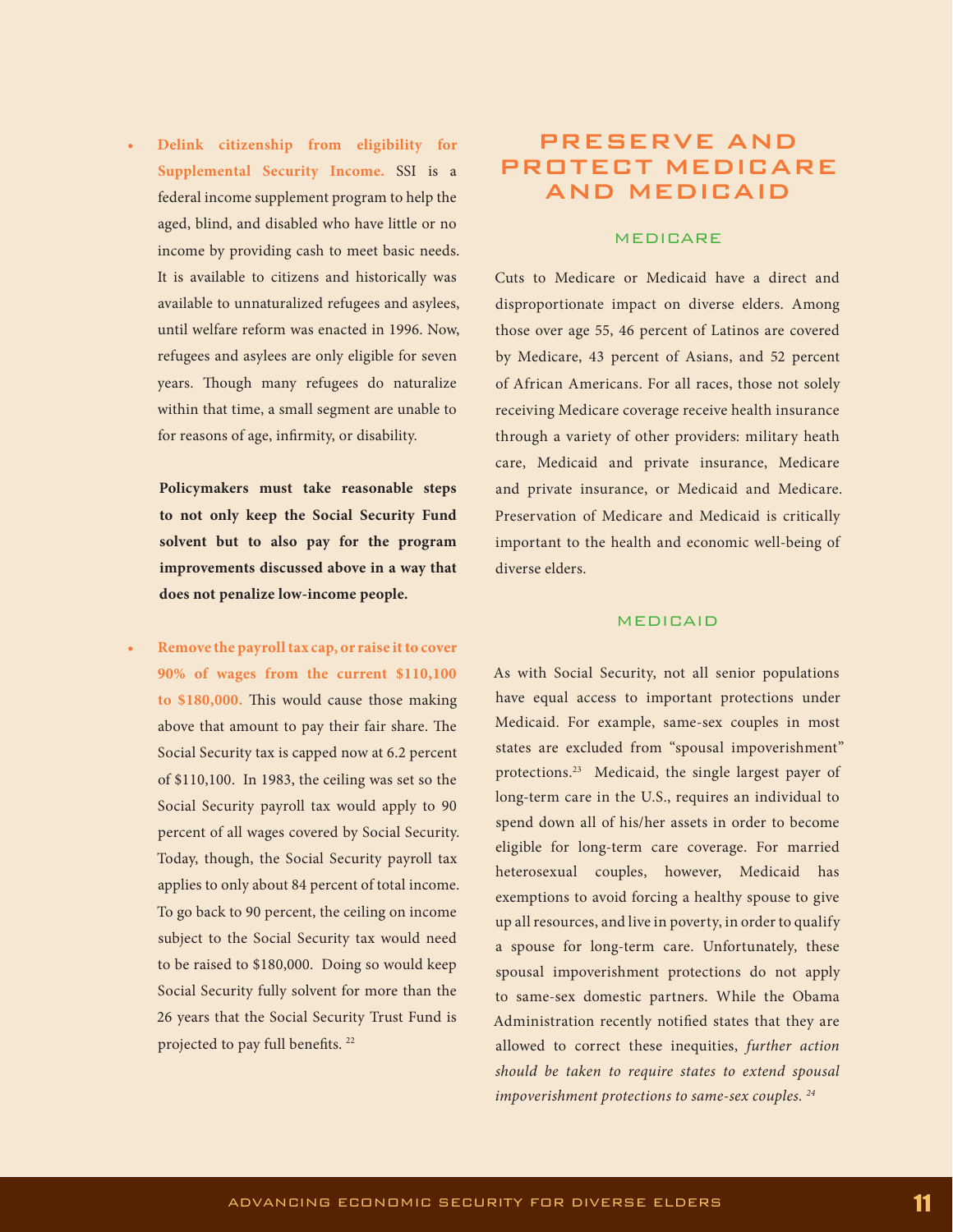# FULLY IMPLEMENT THE AFFORDABLE CARE ACT

The Affordable Care Act includes expansion of Medicare and Medicaid; full implementation of the law, however, will be vitally important to the health and economic well-being of diverse populations. Funding should be directed to ensure significant outreach to low-income and diverse communities, so that the new benefits of Medicaid and Medicare and other expanded programs actually reach them. According to the Kaiser Family Foundation,

*"[t]he Patient Protection and Affordable Care Act, contains many provisions that will likely impact the health of and health care received by people of color. Chief among them are the expansions in coverage, since people of color are disproportionately represented among the uninsured. While the coverage expansions promulgated by the health reform law will not be sufficient to eliminate health disparities, they are a necessary first step."25*

# PROGRAM SPOTLIGHT:

## **SAGEWORKS**

Starting a job search is never an easy process, especially for LGBT older people, who may be dealing with ageism and a lifetime of social stigma that has disrupted their ability to earn a living. In 2010, Services and Advocacy for GLBT Elders (SAGE) launched SAGEWorks, a work readiness program for LGBT people age 40+ to improve their capacity to remain productive and vital participants in today's job SAGEWorks helps LGBT older adults: gain a deeper knowledge and understanding of job search strategies and employment resources; increase technology and job skills; and increase income and overall financial security.

SAGEWorks currently serves nearly 300 LGBT older adults in the New York City site alone. "Due to SAGEWorks, I was able to find a part-time position as a Personal Assistant to a wonderful woman," explains program participant Carol Alessi. "The skills I learned at the computer classes have helped me on a daily basis. And I know the workshop on interviewing is what really helped me land the job."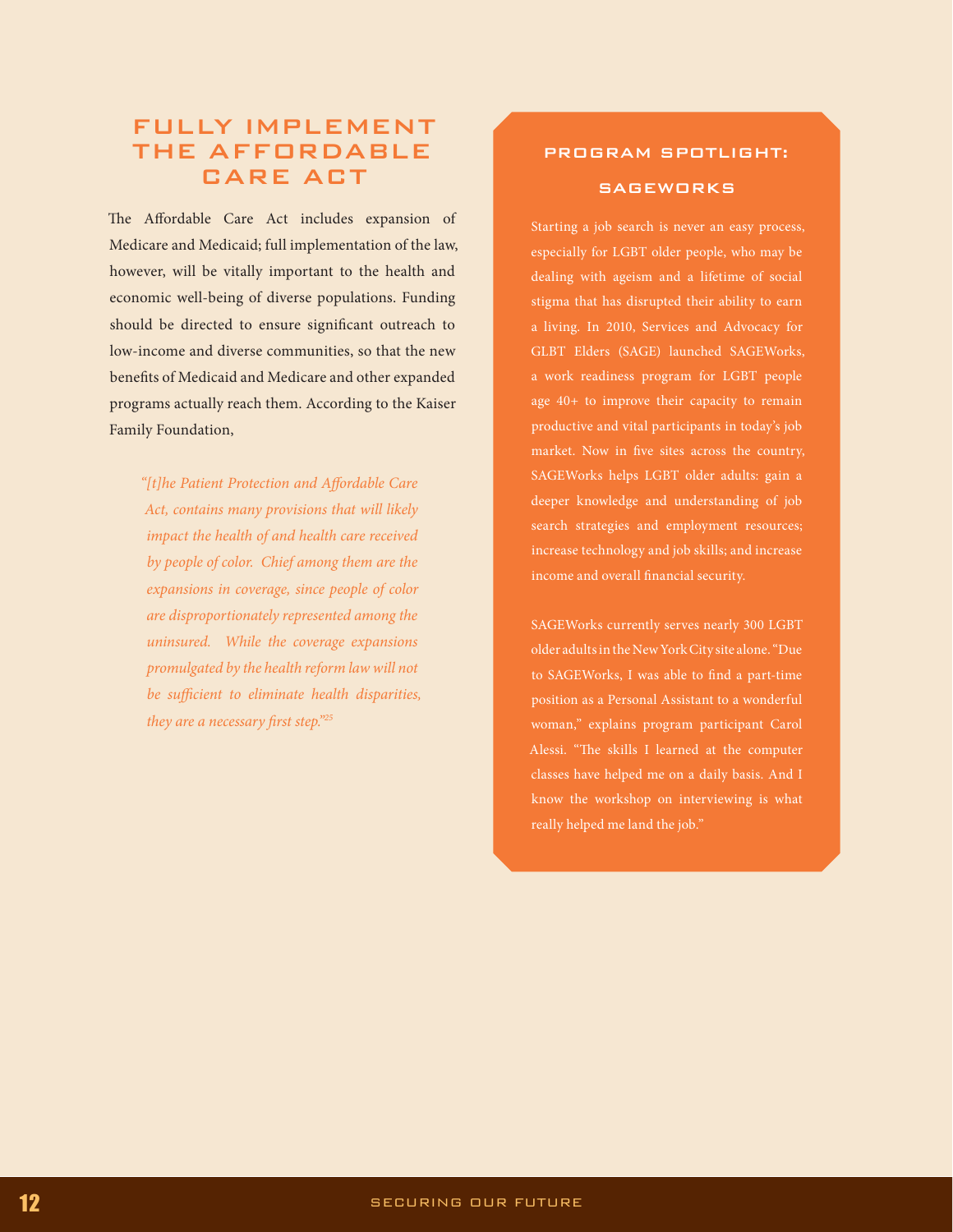# EXPAND AND STRENGTHEN SENIOR EMPLOYMENT PROGRAMS

While reducing barriers to employment equity among diverse communities is a long-term project which will take decades to address, older adults need incomegenerating opportunities now.

There is only one federal employment program for lowincome older adults: the Senior Community Service Employment Program (SCSEP). In SCSEP, program participants are provided with part-time, subsidized employment at non-profit and public agencies, while they receive training, job placement assistance, and supportive services. A recent Government Accountability Office study found that SCSEP was one of the few non-duplicative federal programs in existence.<sup>26</sup> Despite this finding, SCSEP recently suffered a 45 percent cut to its budget, reducing those served from 78,021 to 46,125 annually.<sup>27</sup>

SCSEP remains a vital link to employment, community service, and job training for diverse elders; given the growing need, it should be expanded, not cut.

- Expand SCSEP to reflect the growth and diversity of the aging population. SCSEP operators serving diverse elders across the country experience long waitlists. For example,
	- ➢ The National Indian Council on Aging's SCSEP waitlist is 505, more than its total number of SCSEP slots (476) this fiscal year due to the budget cut.

## PROGRAM SPOTLIGHT:

### NAPCA SCSEP

National Asian Pacific Center on Aging (NAPCA) enrolls and trains over 1,100 previously unemployed, low-income AAPI older adults age 55 and older, in nine cities across the country. Many immigrant, refugees and Pacific Islanders enroll in the program with multiple barriers to employment including limited English proficiency, low literacy, and poor employment prospects. NAPCA assigns participants to community-based organizations and government agencies to learn on-the-job skills to help them become employable and selfsufficient, while also receiving minimum wages.

born SCSEP participant Simamao Lee Casper, "and I'm very proud of it. I am so happy that NAPCA gives me this opportunity to learn and to talk to people. I'm supporting myself with this money I receive. It helps me pay my rent. I don't want to apply for the SSI now. Other people need it. As long as these legs can take me and I can do my work – my arms, my hands, my fingers still move – I'm not going to retire. I'm going to work."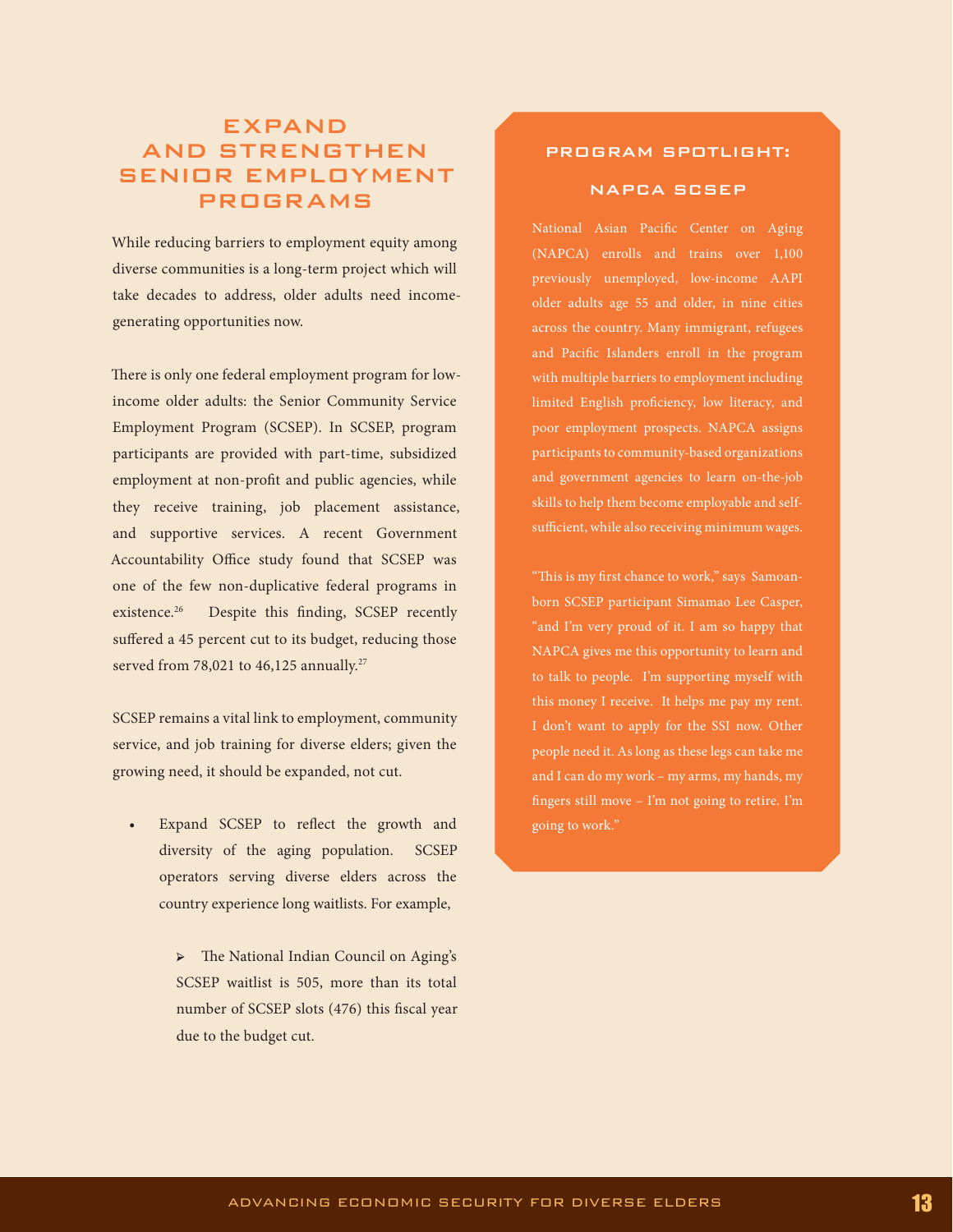➢ The National Asian Pacific Center on Aging's SCSEP program has a waitlist of 300 individuals in nine different cities. The recent cut is projected to reduce NAPCA's program from 1,141 to only 581 participants, while demand continues to increase due to the recessionary impacts.

- Community service should be maintained as a strong program component. In addition to helping older workers achieve self-sufficiency, SCSEP provides an economic boost to communities and much needed assistance to non-profit and public agencies where the older workers provide services.
- Eliminate durational limits for SCSEP. Participants in SCSEP should be allowed to remain on the program, rather than be subjected to time limits.
- Priority service to older individuals with multiple barriers to employment should be maintained as a strong emphasis and the program should continue to provide the full range of customized services and supports that have been proven successful in serving older workers and helping them transition to the workforce.

# RAISE THE MINIMUM BENEFIT IN THE SNAP PROGRAM FOR ELDERS AND INCREASE ACCESS

A study conducted by the University of Kentucky Center for Poverty Research and Iowa State University reveals that relative to their representation in the overall older adult population, African Americans, Latinos, never-married elders, renters, and elders living in the South are more likely to be at-risk of hunger. 28

At the same time, elders have the lowest participation rate and lowest benefit levels of any group that qualifies for the Supplemental Nutrition Assistance Program (SNAP, formerly called Food Stamps).<sup>29</sup> Elders have lower SNAP benefit levels than younger recipients for two main reasons. First, many elders are eligible for only the minimum benefit, which is \$16/month. Second, the process for documenting out-of-pocket expenses, which is used to determine eligibility, is burdensome and confusing. As a result, over 75 percent of elders claim \$0 in medical expenses, which we know is not accurate. The minimum benefit needs to be raised and a standard medical deduction must be established for elders, allowing those with high out-ofpocket expenses to claim their true medical costs, and therefore increase their benefit levels. States should take steps to simplify the application process, and improve education and outreach.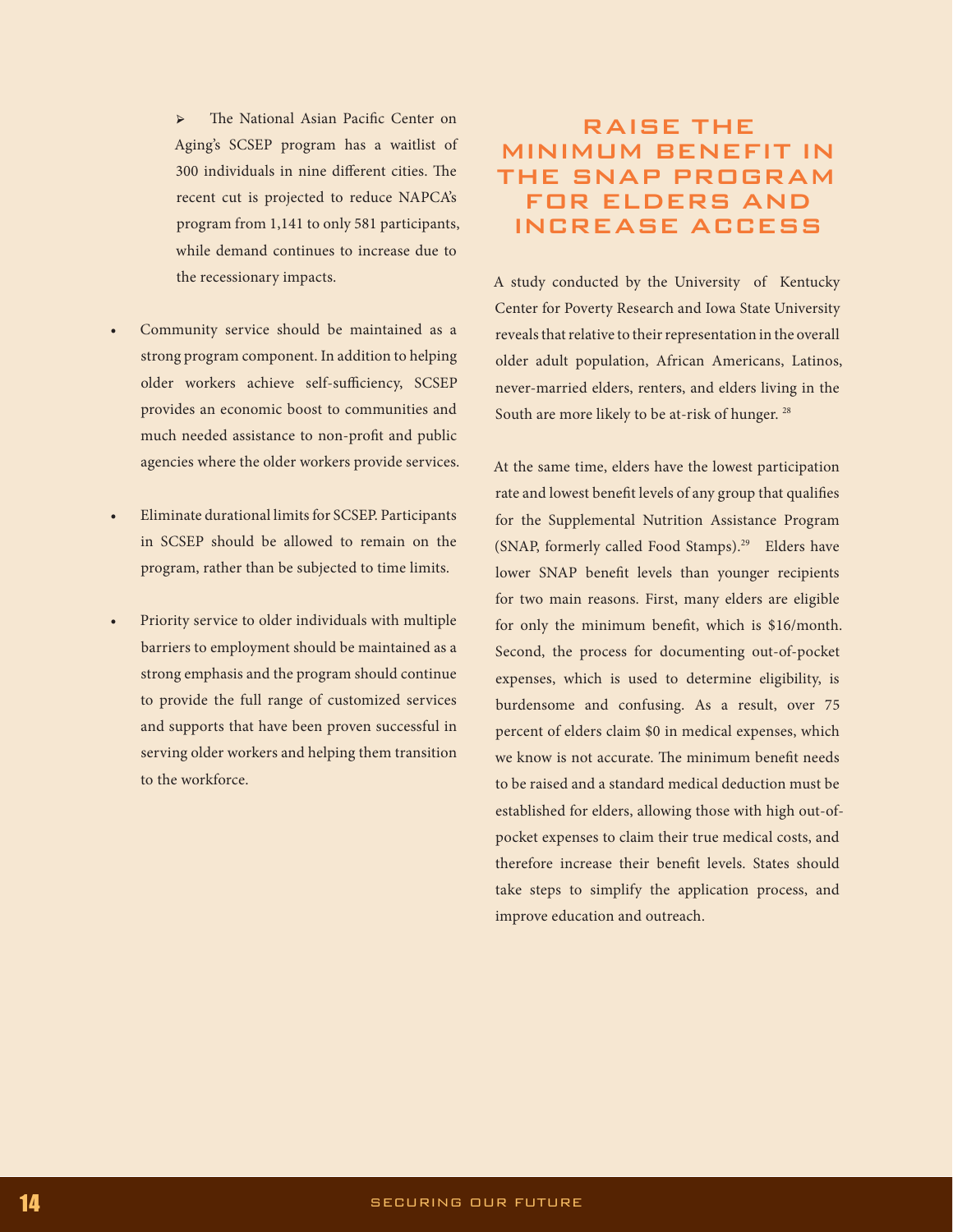# INCREASE ASSET LIMITS FOR PUBLIC ASSISTANCE ELIGIBILITY

Public benefit programs – like Temporary Assistance for Needy Families (TANF) and Medicaid – limit eligibility to those with few or no assets, making it more difficult for people to build assets over the long-run. Families with assets over a state's limit must "spend down" savings, for example, in order to receive benefits, which actually increases their economic vulnerability. In some states, owning a vehicle worth more than \$5,000 disqualifies a person from eligibility, yet research indicates that owning a car increases the probability of employment. Increasing asset limits allows low-income people to have a cushion to survive emergencies and enables them to begin to develop emergency and retirement savings and accumulate

# INCREASE ACCESS TO TAX-DEFERRED SAVINGS

Just 33 percent of Latino workers and 49 percent of African American workers had access to a workplace retirement plan in 2009. In order to help the next generation of diverse elders become more economically secure, new retirement savings tools must be implemented for all workers, but most especially low-income workers who normally do not work for businesses that offer retirement benefits. Scaling and sustaining incentives like matched savings accounts, linked to financial education, would be a first important step. Extending payroll retirement savings opportunities—through proposals such as an Automatic IRA plan—would also help remedy this situation. The Automatic IRA plan requires

*"The National Hispanic Council on Aging (NHCOA) and the Diverse Elders Coalition reflect the values of our country. We cherish all older adults and stand ready to learn from their wealth of experience and diverse perspectives. Older adults are a national treasure and NHCOA will continue to highlight all they have to offer."* 

- Dr. Yanira Cruz, President and CEO, National Hispanic Council on Aging

assets, so that they escape poverty for good. Increasing asset limits would particularly help diverse populations, who are disproportionately reliant on public benefits due to historic and structural barriers.

employers (with more than 10 employees) that have been in business for at least two years but do not offer a retirement plan to automatically enroll their workers in a Roth IRA. Plans like these usually require 3 percent of pay to be withheld from employee paychecks and directly deposited into their accounts as the default savings option. (Employees can opt-out, but these plan encourage savings by making the enrollment process easier.)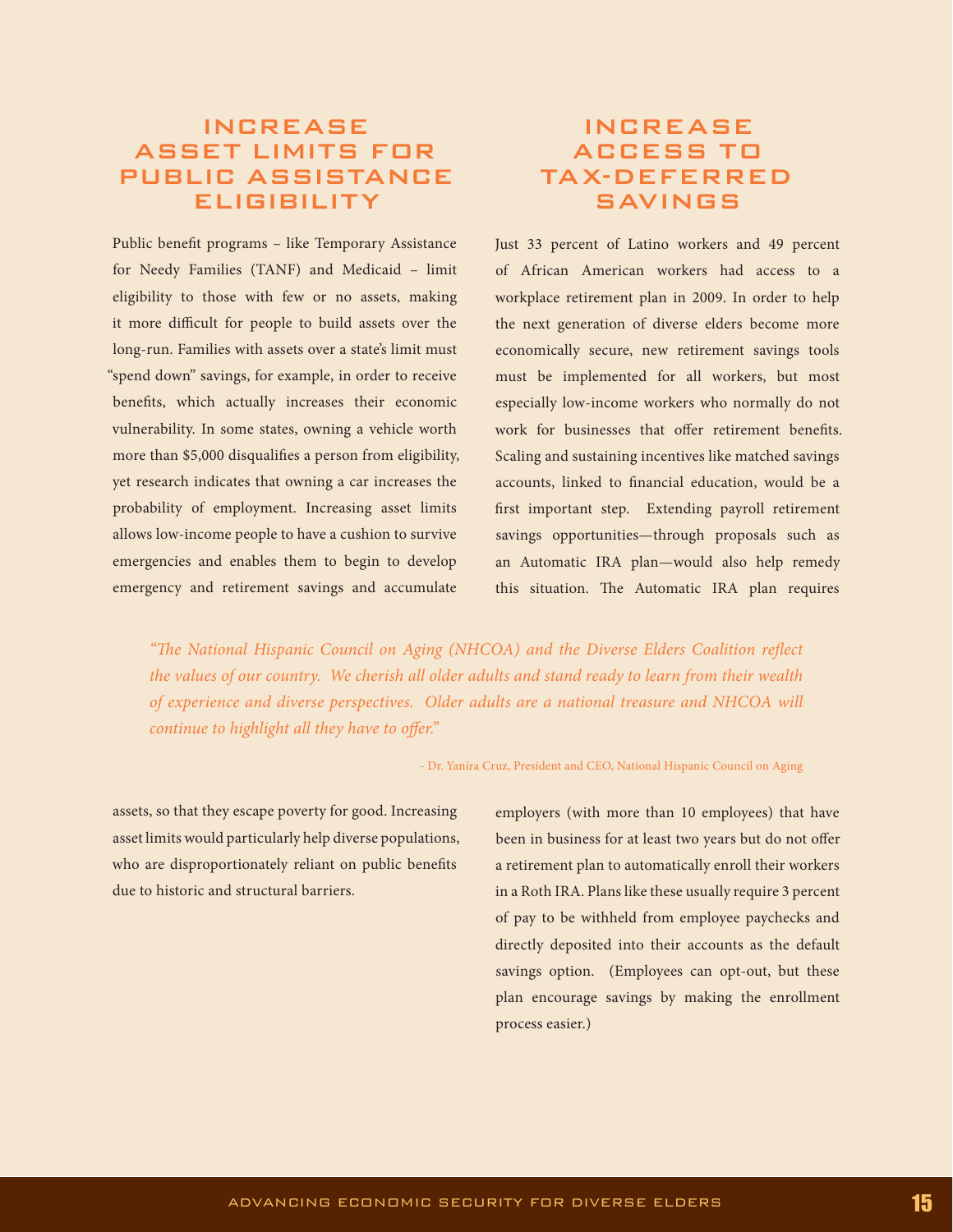## GROW PROGRAMS THAT CAPITALIZE ON THE SKILLS AND STRENGTHS OF OLDER ADULTS

Programs that recognize, honor, and capitalize on the existing skills of older adults should be replicated throughout the country. The Office of Refugee Resettlement, for example, has a small grants program to help refugee populations cultivate land and then partner with farmers' markets to sell fruit and produce. This program recognizes and capitalizes on the farming skills that many refugees developed in their home countries. Diverse elders bring incredible assets; those assets should more systemically be embraced and cultivated.

## BUILD CAPACITY OF MINORITY-, AI/AN- AND LGBT-LED ORGANIZATIONS TO DELIVER MORE PROGRAMS

Culturally, linguistically, and LGBT-competent community-based organizations (CBOs) throughout the country serve a critical role in helping diverse elders enroll in a wide array of programs and services for which they are eligible but would otherwise not receive. Significantly more funding and technical assistance, however, is needed to build the capacity of these CBOs to serve many more people across the country.

In some areas of the country (e.g., Los Angeles and Minneapolis-St. Paul), local area agencies on aging actually contract out Older American Act-funded programs to an array of minority-specific CBOs, so that these services are culturally and linguistically appropriate for diverse communities. While the federal government has also recently begun increasing funding support for LGBT aging-related programs and initiatives in parts of the country, the available dollars remain marginal when paired with the millions of LGBT elders living throughout the country.

## PROGRAM SPOTLIGHT:

## NICOA'S SAVVY CAREGIVER IN INDIAN COUNTRY

The National Indian Council on Aging (NICOA) is developing a new training module to support caregivers of elders living with Alzheimer's disease and other dementias in Indian Country. Funded through a cooperative agreement with the U.S. Department of Health and Human Services – Administration on Aging, NICOA serves as a National Minority Aging Organization Technical Assistance Center and collaborates on this project with experts in the field of Alzheimer's disease and caregiver education. The project will adapt The Savvy Caregiver program, a widely successful Evidence Based Program, for the special needs of AI/AN elders and their family caregivers. The modified training program will be tested in two Indian communities and the final product will be distributed throughout Indian Country.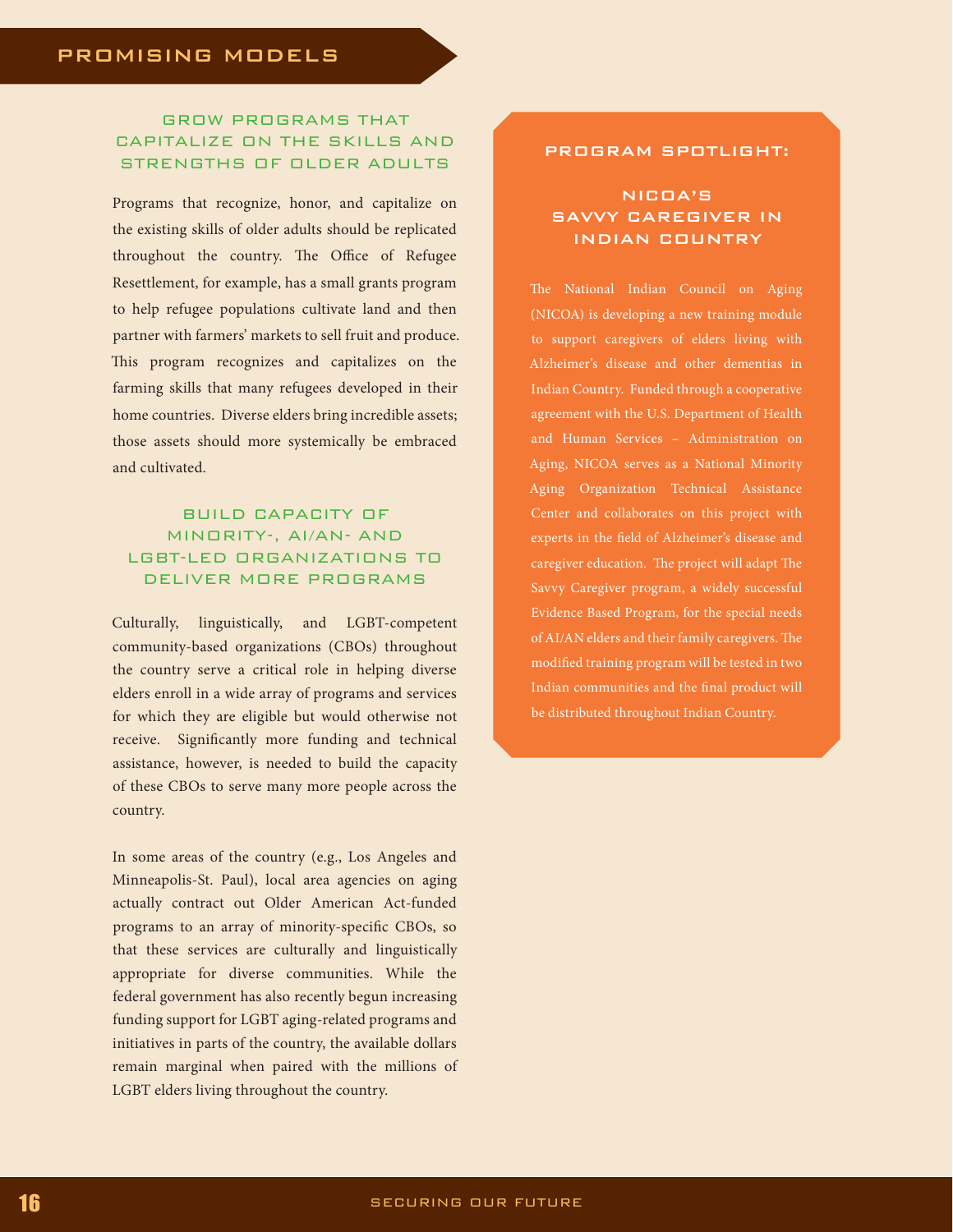## EXPAND HOLISTIC ECONOMIC CASE MANAGEMENT TO ORGANIZATIONS MOSTLY SERVING DIVERSE ELDERS

Holistic, individualized economic case management is needed to help prevent diverse elders from getting lost in an often fragmented and uncoordinated network of aging services and programs. Recognizing that many older adults fall through the cracks, the National Council on Aging is working with 14 community organizations across the country to provide 5,000 low-income older adults "holistic, person-centered economic case management" which includes: individualized comprehensive assessment, economic action plan, benefits counseling, assistance navigating public and private community resources, and ongoing follow-up.<sup>30</sup> Through a combination of economic action plans and personal referrals, older adults are therefore gaining access to a wide range of

benefits. Culturally relevant posters, pamphlets and materials were distributed to Indian Elders' programs and a web-based toolkit was developed for Native American Benefits Counselors. Through partnering with the National Indian Council on Aging and other AI/AN groups, this program should become a national model.32

## CREATE AFFORDABLE, LINGUISTICALLY, AND CULTURALLY APPROPRIATE OLDER ADULT HOUSING

In major metropolitan areas, the waiting lists for senior housing is years long. In Seattle, for example, the wait is five years. In Oakland, elders must apply online and enter a lottery in the hope that their name is selected. New York City also has such a small inventory of senior-specific housing that many low-income elders end up living in projects in high crime neighborhoods.

*"African American seniors have not only witnessed significant changes in American society, but were major contributors to this change. However, with all the gains in civil and human rights, this particular minority group still faces adversity and inequity in many aspects of life."* 

- Karyne Jones, President & CEO, National Caucus and Center on Black Aged, Inc.

benefits and services and increasing their economic security.<sup>31</sup> This promising holistic model should be replicated and expanded to include partnerships with minority-, refugee-, AI/AN- and LGBT-led community organizations.

The National Indian Council on Aging had a similar pilot project in the state of Washington to help AI/AN elders access health, social and other support services through information, assistance, and advocacy. Tribal members were trained to serve as Benefits Counselors and helped AI/AN elders apply for and receive Medicare, Medicaid, Social Security, and Veterans

In many instances across the country, older adults simply die before they become eligible for affordable housing. While the shortage of affordable housing is a problem for many elders in high cost areas, the problem is exacerbated for diverse elders because of linguistic, social, and cultural isolation—and in many instances, overt prejudice and discrimination.

To address this issue, there are some innovative, non-profit models of affordable, and culturally and linguistically appropriate housing developments, funded mostly through low-income housing tax credits.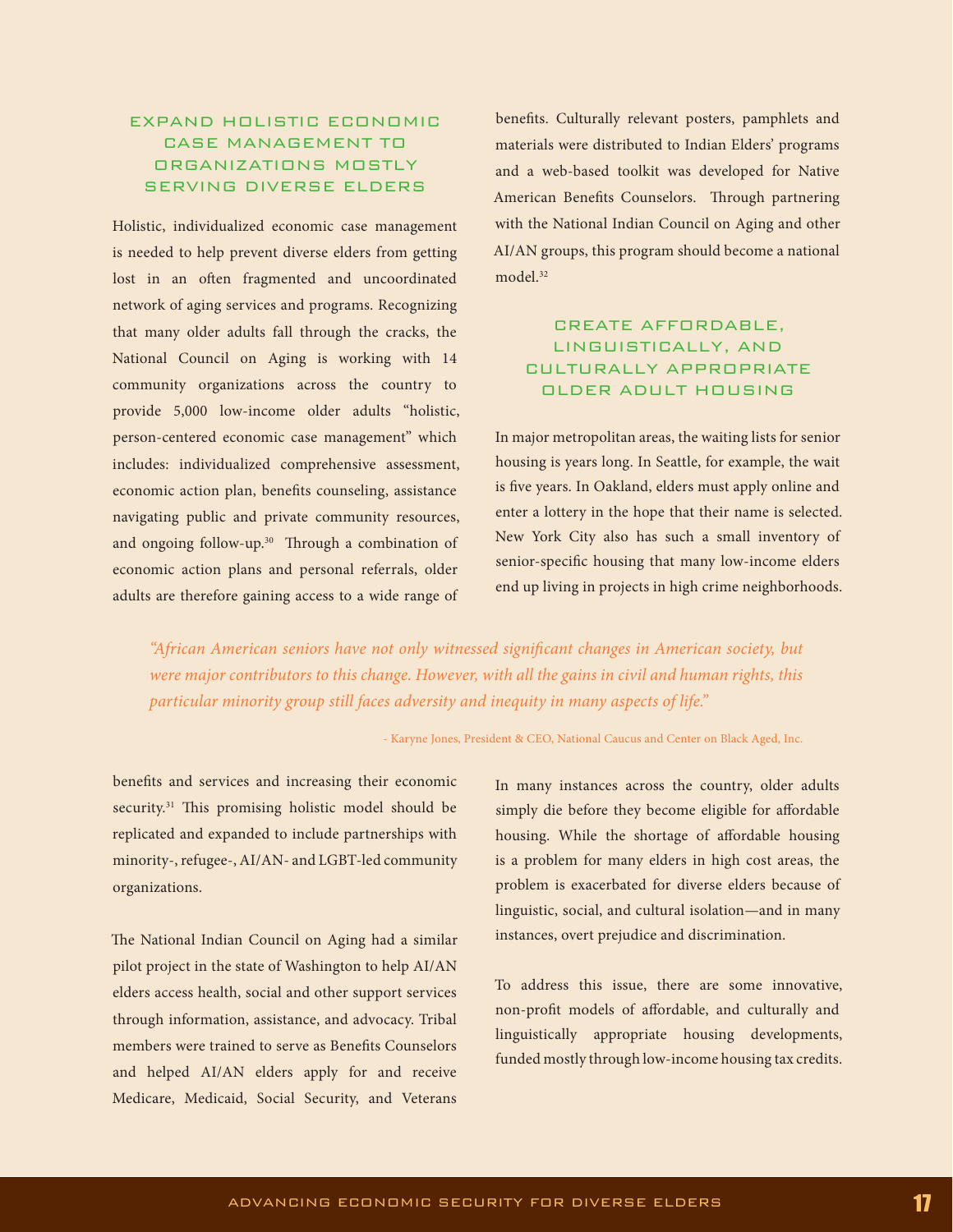**While anti-discrimination laws prohibit ethnic- or LGBT-specific only housing, projects can be made friendly to these communities through targeted marketing and location.**

- In Oakland, California, for example, the East Bay Asian Local Development Corporation has developed a variety of affordable housing options for ethnic communities, and special attention is given to cultural awareness, community building, and multigenerational households. Complexes, for example, include a community room, and large as well as small apartment options. Exterior murals depict a multi-ethnic mix of tenants. One such development, called Hismen Hin-Nu Terrace, even borrows its name from the language of the Muwekma Ohlone Indians, who at one time lived in the area, celebrating the ethnic and cultural diversity of all those who have settled in the community.<sup>33</sup>
- In Los Angeles, the non-profit Gay & Lesbian Elder Housing has developed the first (and currently only) LGBT affordable elder housing complex in the nation: Triangle Square-Hollywood, a 104-unit affordable rental housing complex open since 2007. The Triangle's population is about 90 percent LGBT and 35 of the units are set aside for elders with HIV/AIDS and for those at risk of becoming homeless. The waitlist to get in is about 200 people. Similar projects are underway in Philadelphia, San Francisco, and Chicago. 34

### PROGRAM SPOTLIGHT:

## NCBA HOUSING MANAGEMENT DEVELOPMENT CORPORATION

The National Caucus and Center on Black Aged (NCBA) established the NCBA Housing Management Corporation in 1977 to develop NCBA's first affordable, Section 202 housing project for low-income elderly people in Washington, D.C. Today, NCBA provides subsidized housing cities, NCBA has partnered with other minority development organizations to develop and manage senior housing facilities. This year, all NCBAowned properties will be undergoing multi-million allow seniors to age gracefully, with dignity and with services in place. Still, the demand for NCBA's senior housing continues to exceed the supply or available resources; the current average waitlist to get into a unit is 2 years.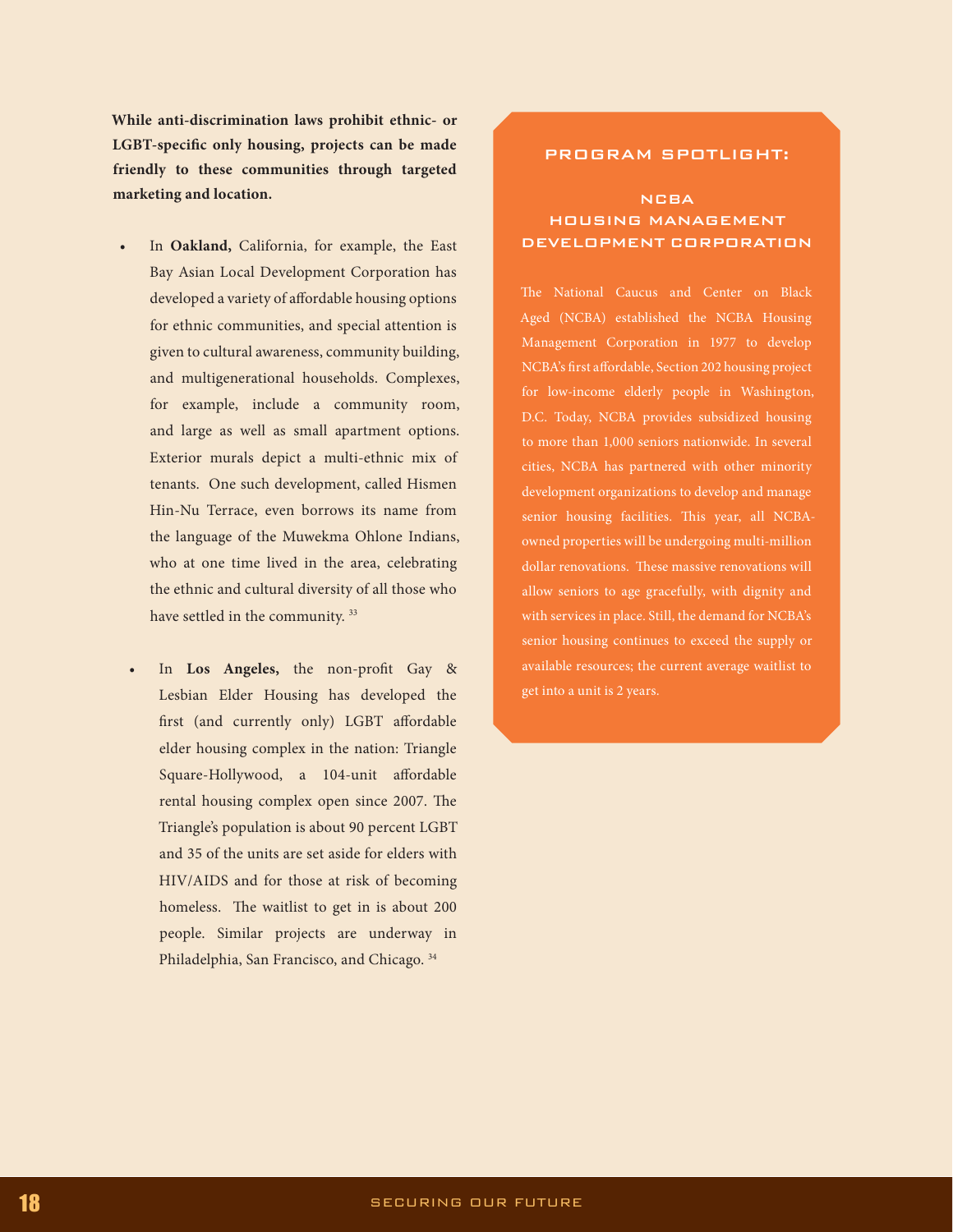In Seattle, Washington, statewide low-income housing developer Common Ground works in partnership with a wide range of nonprofit and government agencies to fund, create and preserve affordable housing and community facilities. Common Ground has developed affordable housing for AI/AN people located in or near Indian Country as well as projects for elders living in rural parts of the state.<sup>35</sup>

Affordable, culturally, linguistically and LGBT-friendly housing models like these, however, are the exception. These models should be studied further and replicated nationally. In addition, cultural competency training for staff, and culturally and linguistically competent staffing at existing senior affordable housing facilities would improve housing options for diverse elders.

Lastly, there are some innovative, affordable senior "village" or "concierge club" models, which provide membership-based, low-cost home care services to help older adults age in place. Currently, eighty-nine villages are operating across the country.<sup>36</sup> Extending this concept to more diverse communities could also help meet the growing demand for varied, affordable, and culturally appropriate senior housing options.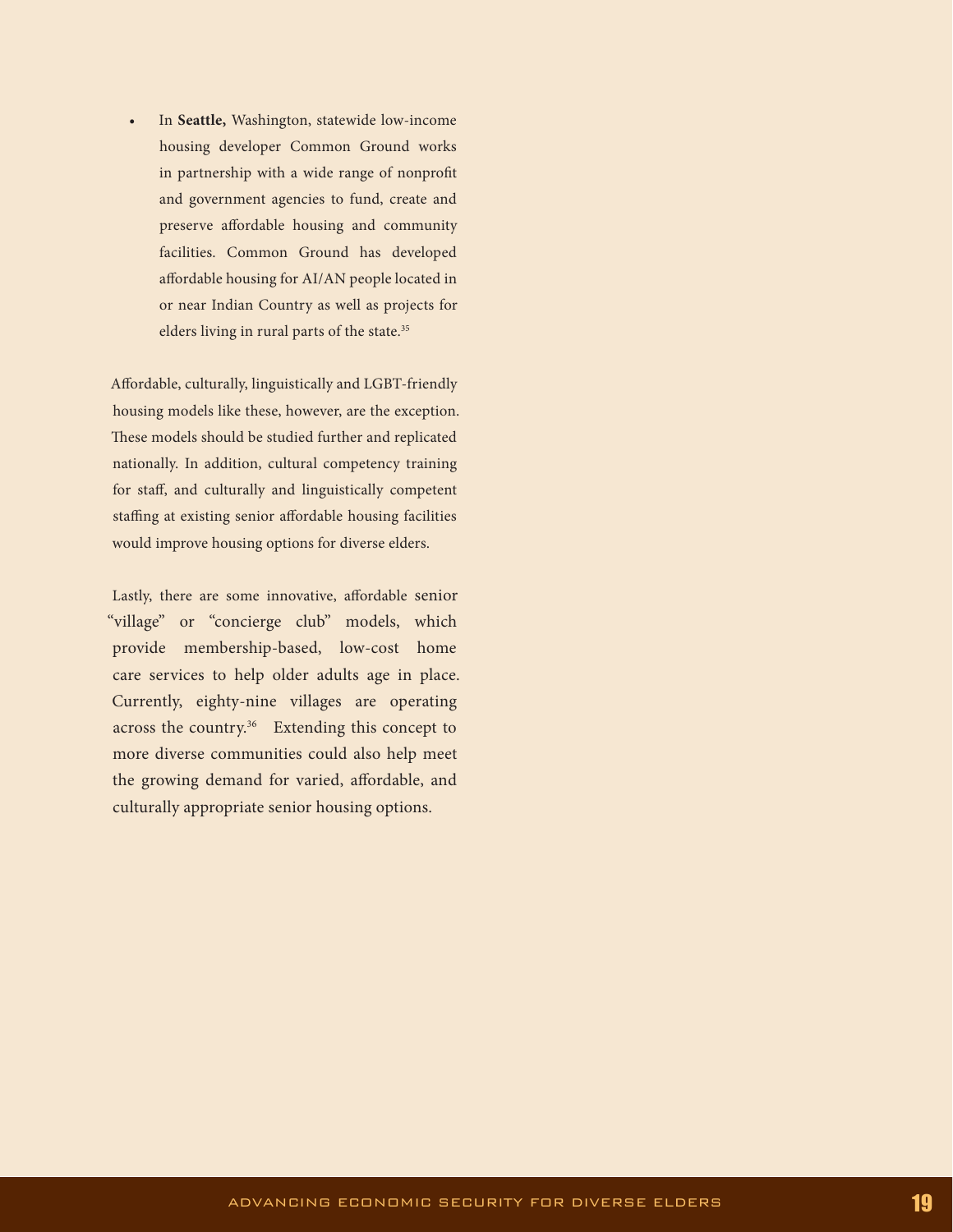## CONCLUSION

In considering any future policies or programs aimed at helping older adults reach economic security, policymakers and advocates should consider the following three related principles:

- 1. Policies and programs must **address past structural barriers** that have often prevented communities of color, AI/AN, and LGBT communities from benefitting. (One clear example of a past structural barrier is the Social Security "occupational exclusions" for domestic and agricultural workers that prevented those workers—who were disproportionately African American—from receiving Social Security benefits until the 1950s when the ban was lifted.)
- 2. Policies and programs must be **culturally, linguistically and age appropriate** so that diverse older adults have meaningful access to them.
- **3. Program participation rates and poverty indicators must be collected by age and race, ethnicity, sexual orientation, and gender identity.** Without data for certain populations, it is difficult to capture their economic status or understand which communities are accessing programs meant to help all economically vulnerable elders. Particular attention should be given to collecting data on the economic status of AI/ANs, Asian American and Pacific Islander subgroups, Hispanic subgroups, and LGBT older adults, since public data sources do not recognize or are very limited for these populations.

Regardless of perception, ethnicity, heritage, culture, gender identity, or sexual orientation, older adults have the capacity and desire to remain integrated in society; to actively participate in the formation and implementation of policy; to serve as volunteers in positions appropriate to their interests, to form movements or associations that serve them and generations to come; and to contribute to the wellbeing of the country as a whole.

In lieu of dismembering programs such as Medicare and Social Security that work to promote health, wellbeing, and purpose, it is more crucial than ever that communities come together to support solutions that capitalize on the strengths of older adults and encourage independence, foster participation, combat prejudice, and endorse solidarity for everyone.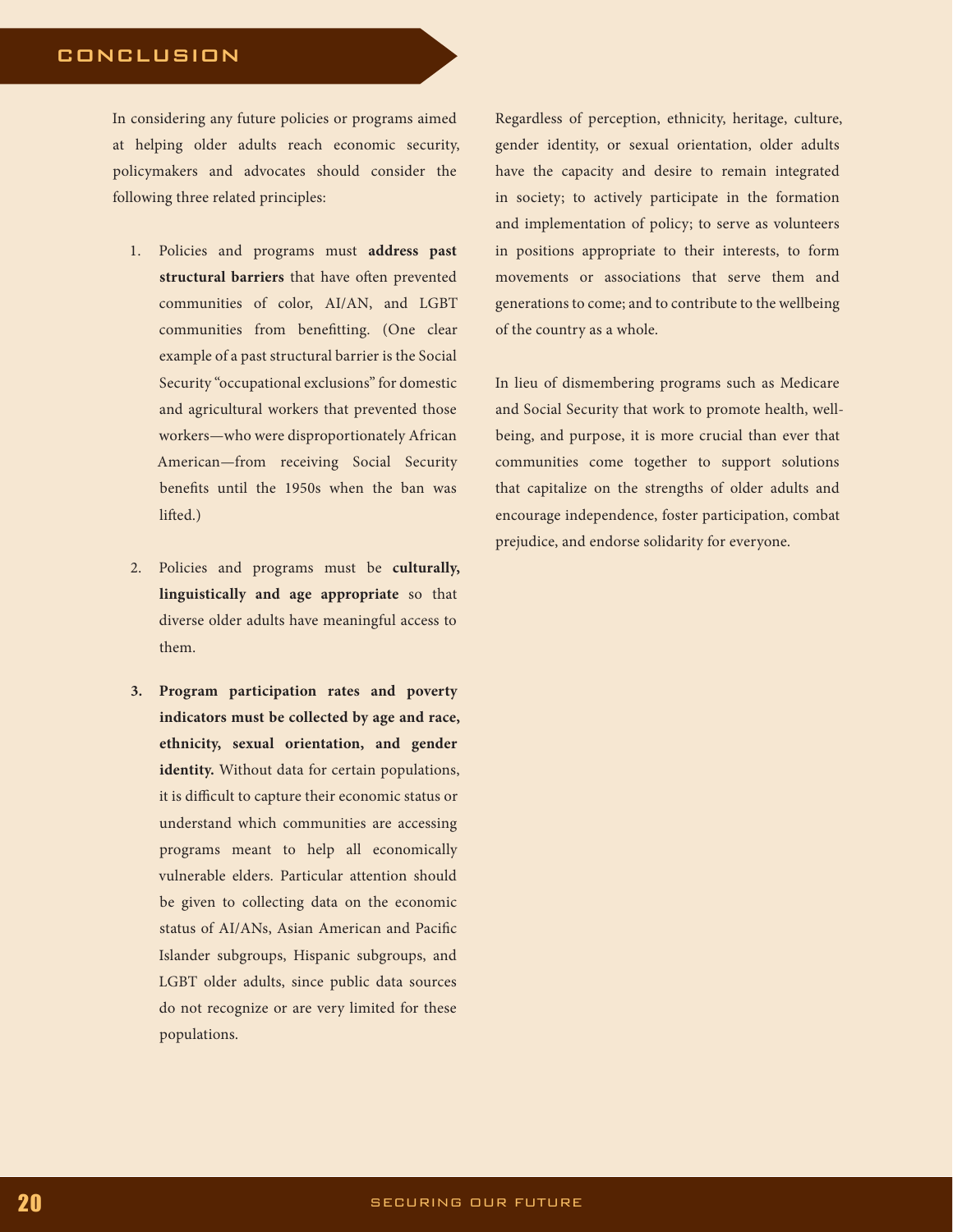**Communities of color or people of color:** the authors use these terms to describe communities of African Americans, Asian Americans and Pacific Islanders, and Hispanic populations. American Indians and Alaska Natives (AI/ANs) and older lesbian, gay, bisexual, and transgender (LGBT) people are referred to as such separately.

**Consumer Price Index for the Elderly:** the Consumer Price Index (CPI) mea¬sures the average change over time in the prices paid by urban consumers for a representative market basket of con¬sumer goods and services. In 1987, Congress directed the Bureau of Labor Statistics (BLS) to begin calculating a consumer price index for the elderly. In response, BLS developed an experimental consumer price index for Americans 62 years of age and older, and found that those aged 65 and older spent more than twice as large a share of their total outlays on health care as did the overall population.

**Diverse elders or diverse older adults:** the authors use these terms interchangeably throughout this report to describe all of the racial/ethnic populations represented by the DEC member organizations: African Americans, Asian Americans and Pacific Islanders, American Indians and Alaska Natives, Hispanic populations, and lesbian, gay, bisexual, and transgender (LGBT) older adults. The authors also recognize that these racial/ ethnic categories are politically contested, neither mutually exclusive nor exhaustive (e.g., multiracial), and often encompass within them a variety of sub-groups with distinct languages, cultures, nationalities, and historical experiences. Finally, the authors recognize that many populations served by DEC organizations use a variety of terms to define themselves and that some community members might not always self-identify as "diverse elders."

**Federal Poverty Guidelines:** the Federal Poverty Guidelines are issued each year in the Federal Register by the Department of Health and Human Services. The Guidelines are a simplification of the Federal Poverty Thresholds and are used for administrative purposes for instance, determining financial eligibility for certain federal programs.

**Federal Poverty Thresholds:** the Federal Poverty Thresholds are the original version of the federal poverty measure. They are updated each year by the Census Bureau, although the methodology was originally developed in 1962-1963 by Molly Orshansky of the Social Security Administration. To calculate the Thresholds, the cost of a minimally adequate diet is multiplied by three (because, at the time the Thresholds were developed, expenditures on food accounted for one-third of a typical family's budget). Since the late 1960s, the only change to the Thresholds is that they are adjusted annually for the rise in the cost of living. The resources the current measure counts to establish whether a family is under or over the poverty line is pre-tax cash income. The Thresholds are used mainly for statistical purposes — for instance, preparing estimates of the number of Americans in poverty each year. (All official poverty population figures are calculated using the poverty thresholds, not the guidelines.)

**Senior Financial Stability Index (SFSI):** Developed by the Institute on Assets and Social Policy (the research institute at The Heller School for Social Policy and Management at Brandeis University) in collaboration with Dēmos, this Index provides an assessment of longterm economic security of senior households throughout their retirement years. Major components of the SFSI are: housing expenses, healthcare expenses, household budget, and home equity.

**Temporary Assistance for Needy Families (TANF):**  TANF is a block grant program to help move recipients into work and turn welfare into a program of temporary assistance. Under the welfare reform legislation of 1996, TANF replaced the old welfare programs known as the Aid to Families with Dependent Children (AFDC) program, the Job Opportunities and Basic Skills Training (JOBS) program, and the Emergency Assistance (EA) program. The law ended federal entitlement to assistance and instead created TANF as a block grant that provides States, Territories, and Tribes federal funds each year. These funds cover benefits and services targeted to needy families.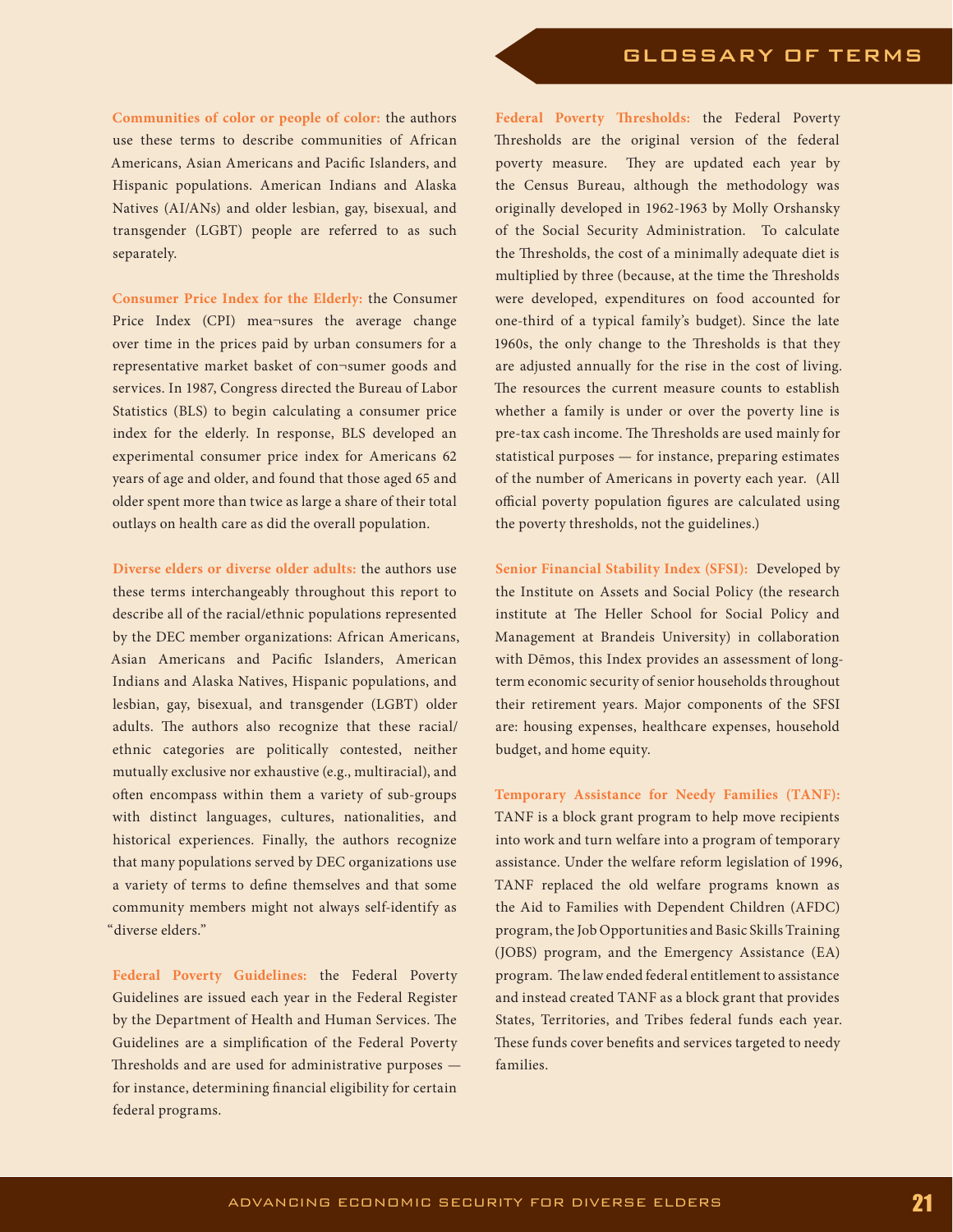1 Housing Assistance Council, Race, Place and Housing: Housing Conditions in Rural Minority Counties, (Washington: Housing Assistance Council, 2004) http://www.ruralhome.org/pubs/RacePlaceandHousing/.

2 National Congress of American Indians: http://www.ncai.org/Land-Into-Trust.57.0.html

3 Miller, Robert, (2006). "American Indians and the United States Constitution." Portland, Oregon: Lewis and Clark School of Law

4 Robertson, Lindsay G. and Sam K. Vierson. (2001). "Native Americans and the Law: Native Americans Under Current United States Law." Native American Constitution and Law Digitization Project: University of Oklahoma Law Library and the National Indian Law Library of the Native American Rights Fund.

5 Ibid.

6 See U.S. Department of Health and Human Services Office of Minority Health: http://minorityhealth.hhs.gov/templates/browse. aspx?lvl=2&lvlID=52

7 See Information Please "American Indians By the Numbers" drawn from U.S. Census Bureau, http://www.infoplease.com/spot/aihmcensus1. html

8 See glossary for definition

9 Dumez, Jacob and Henoch Derbew, August 2011. "The Economic Crisis Facing Elders of Color: Background and Policy Recommendations," Berkeley, California: The Greenlining Institute.

10U.S. Census, American Community Survey, 2008

11DeNavas-Walt, Carmen, Bernadette D. Proctor, and Jessica C. Smith, (September 2011.) "Income, Poverty, and Health Insurance Coverage in the United States: 2010." Current Population Reports: Consumer Income, Series P60-239. U.S. Department of Commerce, Economics, and Statistics Administration, U.S. Census Bureau.

12See glossary for definition

13Albelda, Randy; Badgett, M.V. Lee; Schneebaum, Alyssa; and Gates, Gary J., "Poverty in the Lesbian, Gay, and Bisexual Community" (2009). Center for Social Policy Publications. Paper 34.

14How Aging African American America Lives." Fall 2010. National Caucus on African American Aged.

15Albelda, R., Badgett, M. V. L., Schneebaum, A., & Gates, G. J. (2009). Poverty in the lesbian, gay, and bisexual community.

16Fredriksen-Goldsen , Karen I. and Hyun-Jun Kim, Charles A. Emlet, Anna Muraco, Elena A. Erosheva, Charles P. Hoy-Ellis, Jayn Goldsen and Heidi Petry. (April 2011). "The Aging and Health Report - Disparities and Resilience among lesbian, gay, bisexual, and transgender Older Adults." Insititute for Multigenerational Health.

17Asociación Nacional Pro Personas Mayores, Social Security Insuring Its Effectiveness and Stability, November 2011

<sup>18</sup>See President's Commission to Strengthen Social Security, Strengthening Social Security and Creating Personal Wealth for All Americans, Washington, DC.

<sup>19</sup>See glossary for more on this index

<sup>20</sup>See H.R. 2290: Social Security Caregiver Credit Act of 2011 at http://www.govtrack.us/congress/bill.xpd?bill=h112-2290 for a caregivers credit bill currently under consideration in Congress.

21For a current family leave proposal, see Center for American Progress' "Social Security Cares" at http://www.americanprogress.org/ issues/2010/02/social\_security\_cares101.html

22Robert Reich, "How to Fix Social Security," February 17, 2011, http://www.readersupportednews.org/opinion2/279-82/4982-how-to-fix-socialsecurity

<sup>23</sup>For more information on which states, see "A State Advocacy Guide

for Understanding Spousal Impoverishment Protections, Medicaid and Same-Sex Couples," SAGE.

 $24$ For more information, see SAGE's web link here: http://www.sageusa.org/about/news\_item.cfm?news=262

25"Health Reform and Communities of Color: Implications for racial and ethnic health disparities," Kaiser Family Foundation, September 2010. http://www.kff.org/healthreform/upload/8016-02.pdf

<sup>26"</sup>Opportunities to Reduce Potential Duplication in Government Programs, Save Tax Dollars, and Enhance Revenue," United States Government Accountability Office, March 1, 2011

27"FY2011 Federal Budget Cuts SCSEP Funding: State-by-State Impact," Senior Services America, Updated on 4/19/2011, http://www. seniorserviceamerica.org/site/our-programs/scsep/SCSEP-Funding-cuts/

28Zilick, J. and C. Gundersen and M. Haist. (2009) "The Causes, Consequences, and Future of Senior Hunger in America." University of Kentucky Center for Poverty Research.

 $29$ Ibid.

30"Economic Security Initiative National Demonstration Findings & Early Trends." (May 4, 2011). Washington, D.C.: National Council on Aging. <sup>31</sup>"Economic Security Initiative National Demonstration Findings & Early Trends."

<sup>32</sup>Elder Visions: Aging Issues Gain National Attention in 2005. (Soring 2005), National Indian Council on Aging Newsletter, 4-5. http://www. nicoa.org/Publications/elder-visions(all)/ElderVisions\_2005-Summer.pdf

33East Bay Asian Redevelopment Corporation. 2009. 12 February 2012. http://www.ebaldc.org/pg/16/properties/residential-properties/rf/7/ Hismen-Hin-Nu-Terrace

34Gay & Lesbian Elder Housing. 2012. 12 February 2012. http://gleh.org/what-we-do

35Common Ground: Affordable Housing Solutions. 2012. 12 February 2012. http://commongroundwa.org/

36See Village to Village Network, www.vtvnetwork.org